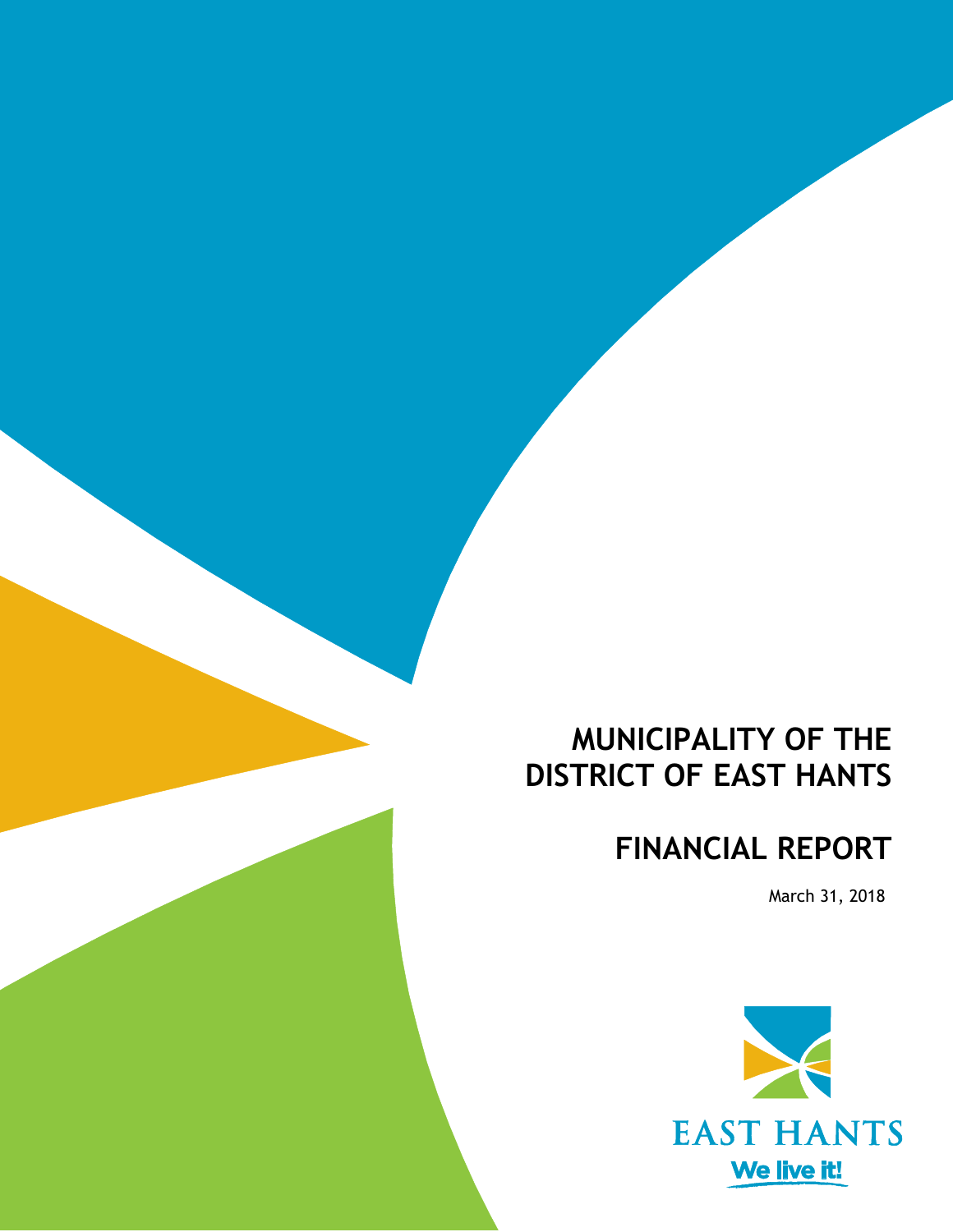|                                                            | Page         |
|------------------------------------------------------------|--------------|
| Auditor's Report                                           |              |
| <b>Consolidated Statement of Financial Position</b>        | 1            |
| <b>Consolidated Statement of Operations</b>                | $\mathbf{2}$ |
| Consolidated Statement of Changes of Net Debt              | 3            |
| <b>Consolidated Statement of Cash Flow</b>                 | 4            |
| Notes to the Consolidated Financial Statements             | $5 - 17$     |
| Schedule of Current Fund Operations - Municipal Operations | 18           |
| Schedule of Financial Position - Municipal Operations      | 19           |
| Schedule of Current Fund Operations - Water Utility        | 20           |
| Schedule of Financial Position - Water Utility             | 21           |
| Schedule of Capital Fund Operations - Municipal Operations | 22           |
| Schedule of Financial Position - Municipal Capital Fund    | 23           |
| Schedule of Reserve Operations                             | 24           |
| Schedule of Financial Position - Reserves Fund             | 25           |
| Reconciliation of the Financial Plan to the PSAS Budget    | 26           |
| Consolidated Schedule of Operations by Function            | $27 - 28$    |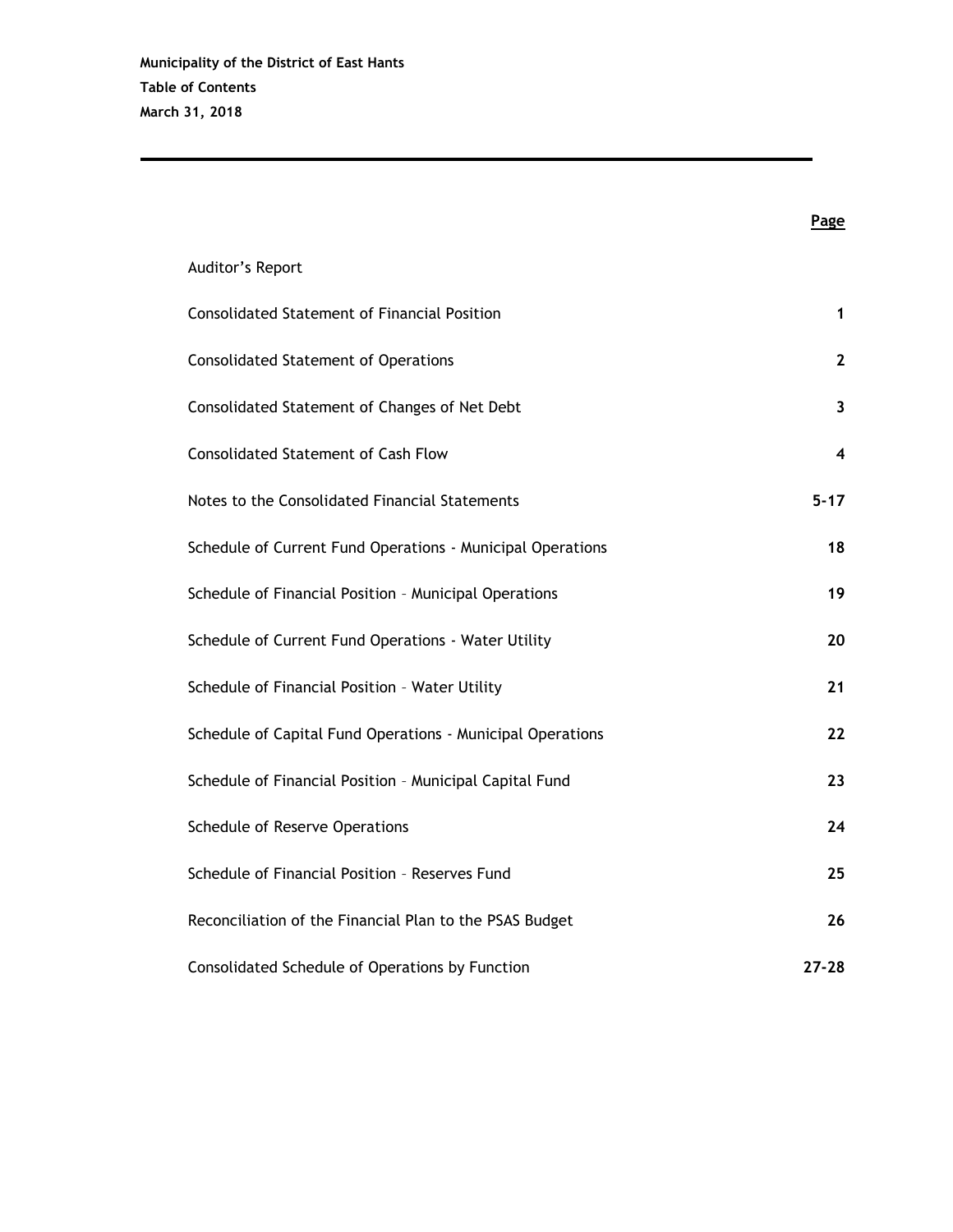# **Deloitte.**

Deloitte LLP Purdy's Wharf Tower II 1969 Upper Water Street Suite 1500 Halifax NS B3J 3R7 Canada

Tel: 902-422-8541 Fax: 902-423-5820 www.deloitte.ca

# **Independent Auditor's Report**

His Worship the Warden and Members of Council of the Municipality of the District of East Hants

We have audited the accompanying consolidated financial statements of the Municipality of the District of East Hants, which comprise the consolidated statement of financial position as at March 31, 2018, and the consolidated statements of operations, changes in net debt and cash flows for the year then ended, and a summary of significant accounting policies and other explanatory information.

#### **Management's Responsibility for the Financial Statements**

Management is responsible for the preparation and fair presentation of these consolidated financial statements in accordance with Canadian public sector accounting standards, and for such internal control as management determines is necessary to enable the preparation of consolidated financial statements that are free from material misstatement, whether due to fraud or error.

#### **Auditor's Responsibility**

Our responsibility is to express an opinion on these consolidated financial statements based on our audit. We conducted our audit in accordance with Canadian generally accepted auditing standards. Those standards require that we comply with ethical requirements and plan and perform the audit to obtain reasonable assurance about whether the consolidated financial statements are free from material misstatement.

An audit involves performing procedures to obtain audit evidence about the amounts and disclosures in the consolidated financial statements. The procedures selected depend on the auditor's judgment, including the assessment of the risks of material misstatement of the consolidated financial statements, whether due to fraud or error. In making those risk assessments, the auditor considers internal control relevant to the entity's preparation and fair presentation of the consolidated financial statements in order to design audit procedures that are appropriate in the circumstances, but not for the purpose of expressing an opinion on the effectiveness of the entity's internal control. An audit also includes evaluating the appropriateness of accounting policies used and the reasonableness of accounting estimates made by management, as well as evaluating the overall presentation of the consolidated financial statements.

We believe that the audit evidence we have obtained is sufficient and appropriate to provide a basis for our audit opinion.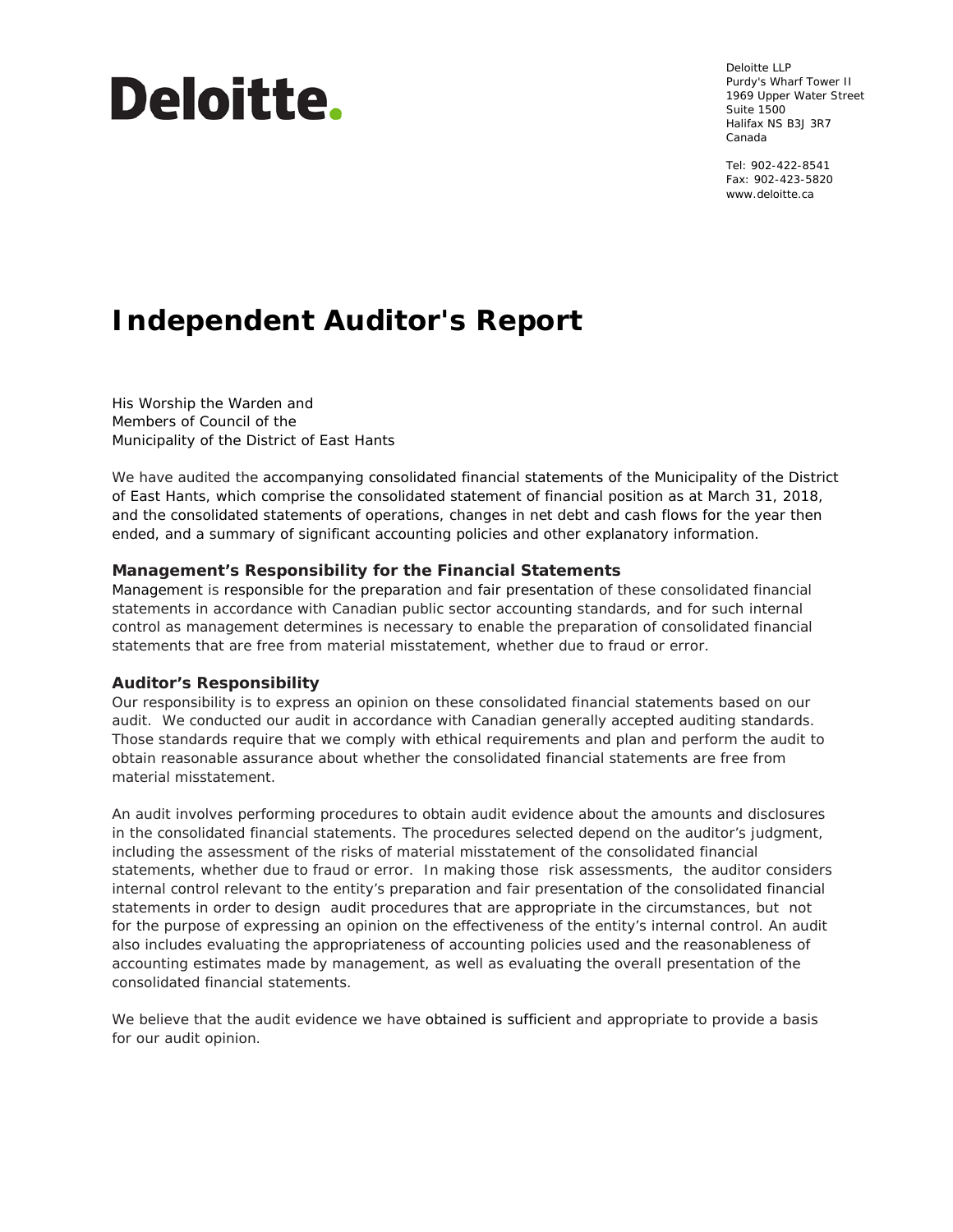#### **Opinion**

In our opinion, the financial statements present fairly, in all material respects, the consolidated financial position of the Municipality of the District of East Hants as at March 31, 2018, and the results of its operations, net debt, and its cash flows for the year then ended in accordance with Canadian public sector accounting standards.

Deboutter LLP

Chartered Professional Accountants July 31, 2018 Halifax, Nova Scotia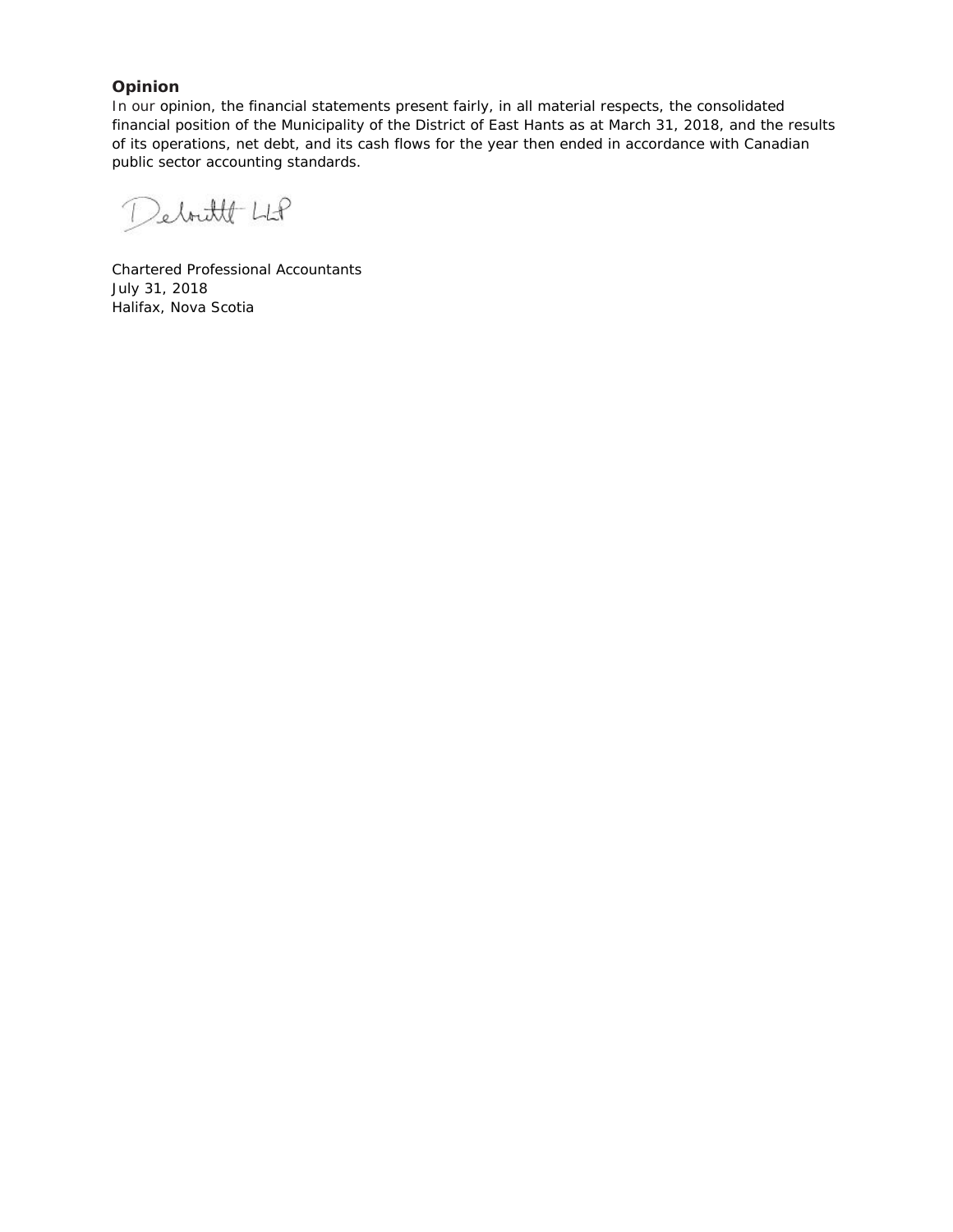# **Municipality of the District of East Hants Consolidated Statement of Financial Position**

**As at March 31, 2018**

|                                                   | 2018 |               |    | 2017        |  |  |
|---------------------------------------------------|------|---------------|----|-------------|--|--|
| <b>FINANCIAL ASSETS</b>                           |      |               |    |             |  |  |
| Cash (Note 2)                                     | \$   | 25,904,233    | \$ | 23,461,556  |  |  |
| Taxes and water rates receivable (Note 3)         |      | 2,506,376     |    | 2,519,597   |  |  |
| Accounts receivable (Note 4)                      |      | 1,501,240     |    | 1,175,707   |  |  |
|                                                   |      | 29,911,849    |    | 27,156,860  |  |  |
| <b>LIABILITIES</b>                                |      |               |    |             |  |  |
| Accounts payable and accrued liabilities (Note 5) |      | 2,586,113     |    | 1,838,252   |  |  |
| Deferred revenue - general                        |      | 1,554,235     |    | 1,548,185   |  |  |
| Deferred revenue - obligatory reserve (Note 6)    |      | 3,553,916     |    | 3,660,644   |  |  |
| Employee future benefits (Note 9 & 10)            |      | 1,621,969     |    | 1,264,565   |  |  |
| Tax sale surplus                                  |      | 337,122       |    | 377,356     |  |  |
| Net Long-term liabilities (Note 8)                |      | 24,730,475    |    | 26,479,010  |  |  |
|                                                   |      | 34, 383, 830  |    | 35,168,012  |  |  |
| <b>NET DEBT</b>                                   |      | (4, 471, 981) |    | (8,011,152) |  |  |
| <b>NON FINANCIAL ASSETS</b>                       |      |               |    |             |  |  |
| Tangible capital assets (Note 7)                  |      | 72,276,659    |    | 75,098,580  |  |  |
| Work in progress (Note 7)                         |      | 6,407,201     |    | 1,275,973   |  |  |
| Inventory and prepaid expenses                    |      | 504,239       |    | 260,374     |  |  |
|                                                   |      | 79,188,099    |    | 76,634,927  |  |  |
| <b>ACCUMULATED SURPLUS (Note 12d)</b>             |      | 74,716,118    | \$ | 68,623,775  |  |  |

**Contingency (Note 15)**

**Approved on Behalf of the Municipality of the District of East Hants**

………………………………………………Warden

………………………………………………Clerk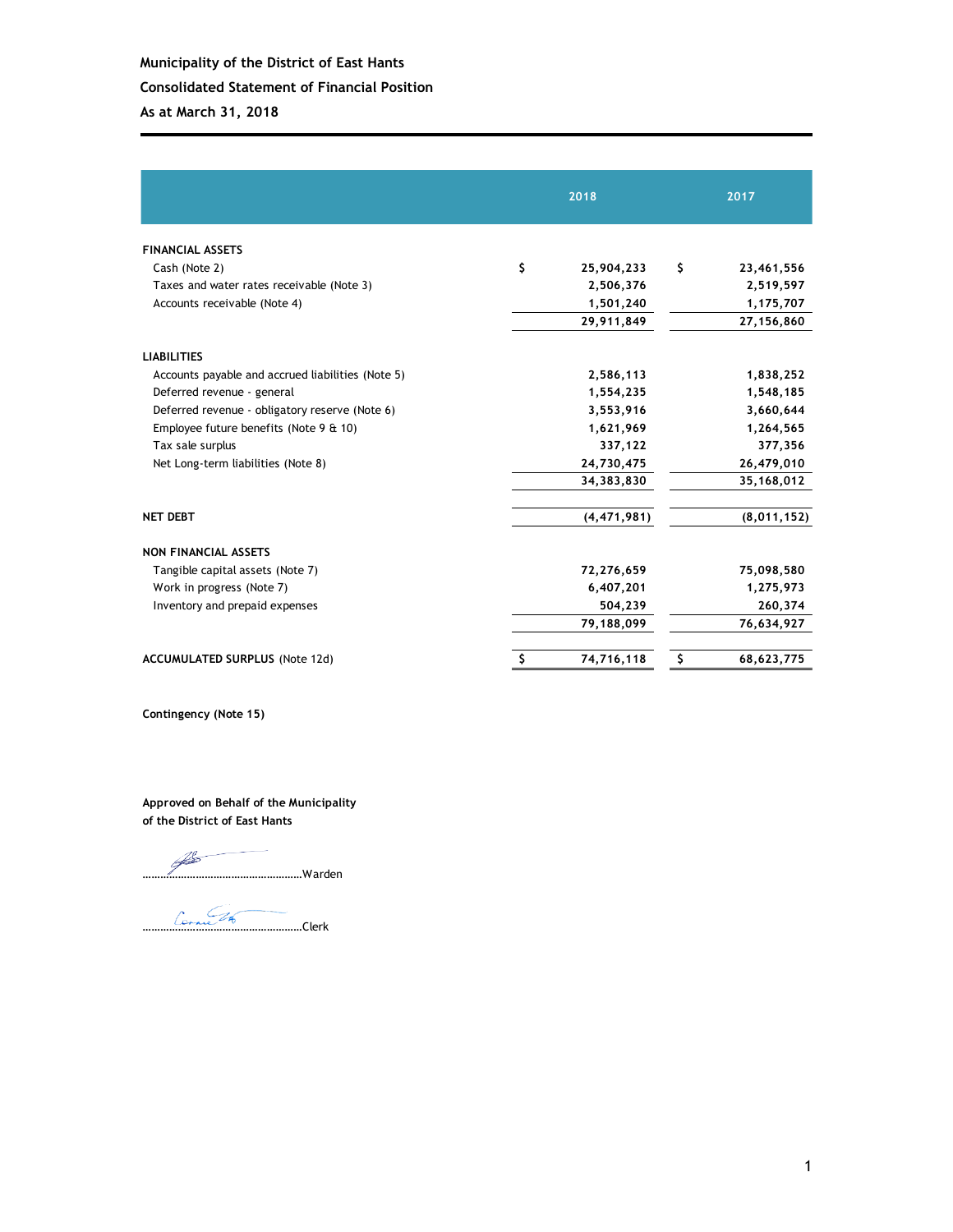# **Consolidated Statement of Operations**

|                                                             | 2018                    |    | 2018          |    | 2017          |
|-------------------------------------------------------------|-------------------------|----|---------------|----|---------------|
|                                                             | <b>Budget Unaudited</b> |    | <b>Actual</b> |    | <b>Actual</b> |
|                                                             | (Note 16)               |    |               |    |               |
| Revenues                                                    |                         |    |               |    |               |
| Property taxes (Note 13)                                    | \$<br>26, 133, 806      | S. | 26, 104, 755  | Ŝ. | 25,636,758    |
| Grants in lieu of taxes                                     | 188,114                 |    | 178,010       |    | 188,129       |
| Sale of services                                            | 989,004                 |    | 1,063,209     |    | 943,658       |
| Other revenue from own sources                              | 837,942                 |    | 1,184,595     |    | 993,510       |
| Unconditional transfers from other governments              | 191,593                 |    | 447,646       |    | 461,305       |
| Conditional transfers from federal or provincial government | 133,381                 |    | 163,352       |    | 162,850       |
| Government grants                                           | 3,388,247               |    | 3,388,247     |    | 1,012,845     |
| Development and other contributions applied                 | 879,178                 |    | 454,178       |    | 503,593       |
| Water utility                                               | 1,865,768               |    | 1,850,039     |    | 1,765,578     |
| <b>Total Revenues</b>                                       | 34,607,033              |    | 34,834,031    |    | 31,668,226    |
| <b>Expenses</b>                                             |                         |    |               |    |               |
| General government services                                 | 5,625,766               |    | 4,738,669     |    | 5,491,222     |
| Protective services                                         | 7,006,888               |    | 7,342,670     |    | 6,787,112     |
| Education services (Note 13)                                | 4,953,751               |    | 4,953,756     |    | 4,861,500     |
| Social services (Note 13)                                   | 65,550                  |    | 59,788        |    | 63,130        |
| <b>Transportation services</b>                              | 2,135,910               |    | 1,987,115     |    | 2,223,469     |
| Environmental health services                               | 4,757,892               |    | 4,586,177     |    | 4,660,564     |
| Environmental development services                          | 1,669,696               |    | 1,225,405     |    | 997,119       |
| Landfill closure/post closure (recovery) costs              |                         |    | (56, 671)     |    | 8,610         |
| Recreation and cultural services                            | 1,839,678               |    | 1,946,309     |    | 1,898,351     |
| Water utility                                               | 2,492,907               |    | 1,958,470     |    | 2,090,407     |
| <b>Total Expenses</b>                                       | 30,548,038              |    | 28,741,688    |    | 29,081,484    |
| <b>Annual Surplus</b>                                       | 4,058,995               |    | 6,092,343     |    | 2,586,742     |
| Accumulated Surplus, Beginning of Year                      | 68,623,775              |    | 68,623,775    |    | 66,037,033    |
| Accumulated Surplus, End of Year                            | \$<br>72,682,770        | \$ | 74,716,118    | \$ | 68,623,775    |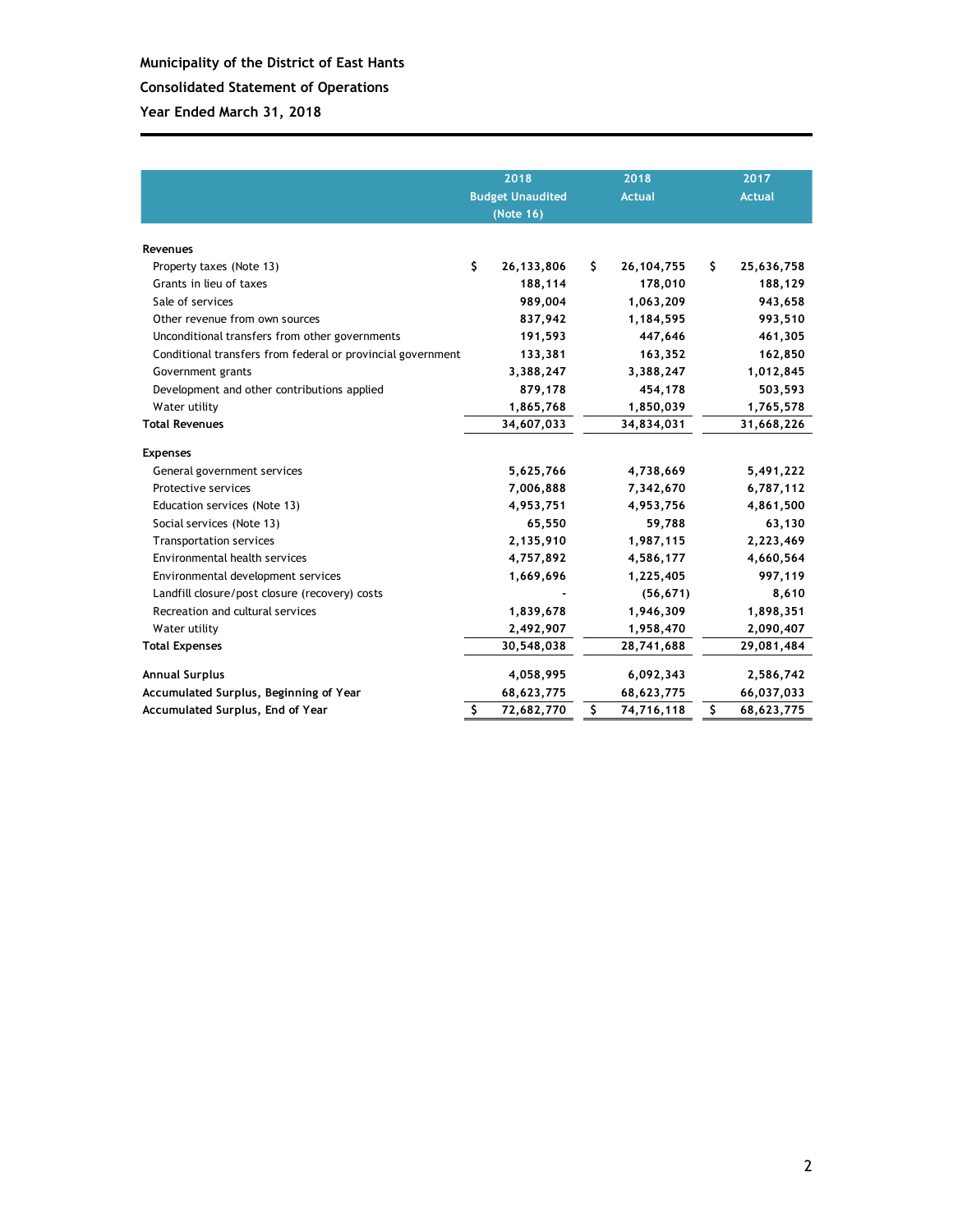# **Municipality of the District of East Hants Consolidated Statement of Changes of Net Debt**

|                                                       |    | 2018                    | 2018          |      | 2017           |
|-------------------------------------------------------|----|-------------------------|---------------|------|----------------|
|                                                       |    | <b>Budget Unaudited</b> | <b>Actual</b> |      | <b>Actual</b>  |
|                                                       |    | (Note 16)               |               |      |                |
| <b>Annual Surplus</b>                                 | Ŝ. | 4,058,995               | 6,092,343     | - \$ | 2,586,742      |
| Tangible Capital Assets and Work-in-Progress          |    |                         |               |      |                |
| Acquisition of tangible capital assets                |    | (11, 962, 705)          | (5, 555, 151) |      | (2,357,616)    |
| Amortization of tangible capital assets               |    | 2,775,511               | 2,775,511     |      | 2,740,804      |
| Net gain on sale of tangible capital assets           |    | (873, 237)              | (873, 237)    |      | (465, 242)     |
| Proceeds on sale of tangible capital assets           |    | 1,343,570               | 1,343,570     |      | 512,974        |
|                                                       |    | (8,716,861)             | (2, 309, 307) |      | 430,920        |
| <b>Other Non-Financial Assets</b>                     |    |                         |               |      |                |
| Decrease (increase) in inventory and prepaid expenses |    |                         | (243, 865)    |      | 6,052          |
| Decrease (Increase) in Net Debt                       |    | (4,657,866)             | 3,539,171     |      | 3,023,714      |
| Net Debt, Beginning of Year                           |    | (8,011,152)             | (8,011,152)   |      | (11, 034, 866) |
| Net Debt, End of Year                                 | Ś  | (12,669,018)            | (4, 471, 981) | \$   | (8,011,152)    |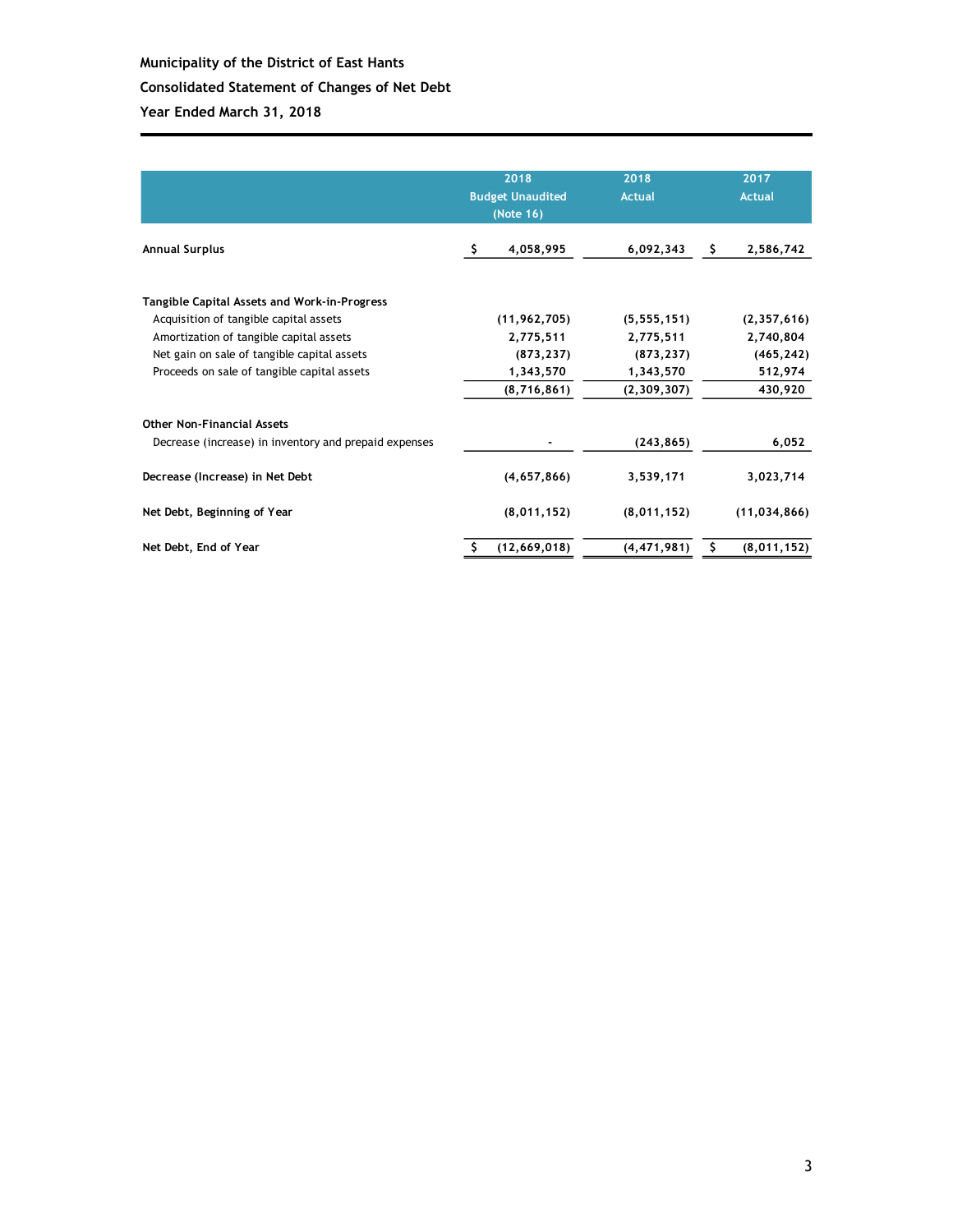# **Consolidated Statement of Cash Flow**

|                                                       | 2018             | 2017 |               |  |
|-------------------------------------------------------|------------------|------|---------------|--|
| <b>Operating Transactions</b>                         |                  |      |               |  |
| Annual surplus                                        | \$<br>6,092,343  | \$   | 2,586,742     |  |
| Add amortization of tangible capital assets           | 2,775,511        |      | 2,740,804     |  |
|                                                       | 8,867,854        |      | 5,327,546     |  |
| Changes in Non-Cash Assets and Liabilities            |                  |      |               |  |
| (Increase) decrease in accounts receivable            | (325, 533)       |      | 332,342       |  |
| Decrease (increase) in taxes receivable               | 13,221           |      | (48, 411)     |  |
| Increase (decrease) in accounts payable and accruals  | 747,861          |      | (1,044,307)   |  |
| (Decrease) increase in tax sale surplus               | (40, 234)        |      | 119,063       |  |
| (Decrease) increase in deferred revenue               | (100, 678)       |      | 151,569       |  |
| Increase in employee benefits/other obligations       | 357,404          |      | 305,231       |  |
| (Increase) decrease in inventory and prepaid expenses | (243, 865)       |      | 6,051         |  |
| Net gain on sale of tangible capital assets           | (873, 237)       |      | (465, 242)    |  |
|                                                       | (465, 061)       |      | (643, 704)    |  |
| Net Change in Cash From Operations                    | 8,402,793        |      | 4,683,842     |  |
| <b>Financing Transactions</b>                         |                  |      |               |  |
| Long-term liabilities issued                          |                  |      | 340,000       |  |
| Long-term liabilities retired (Note 8c)               | (1,748,535)      |      | (1, 549, 700) |  |
|                                                       | (1,748,535)      |      | (1, 209, 700) |  |
| <b>Capital Transactions</b>                           |                  |      |               |  |
| Additions to tangible capital assets                  | (423, 923)       |      | (2,039,144)   |  |
| Increase in work in progress                          | (5, 131, 228)    |      | (318, 472)    |  |
| Proceeds on sale of tangible capital assets           | 1,343,570        |      | 512,974       |  |
|                                                       | (4, 211, 581)    |      | (1,844,642)   |  |
| <b>Increase in Cash Position</b>                      | 2,442,677        |      | 1,629,500     |  |
| Cash Position, Beginning of Year                      | 23,461,556       |      | 21,832,056    |  |
| Cash Position, End of Year                            | \$<br>25,904,233 | \$   | 23,461,556    |  |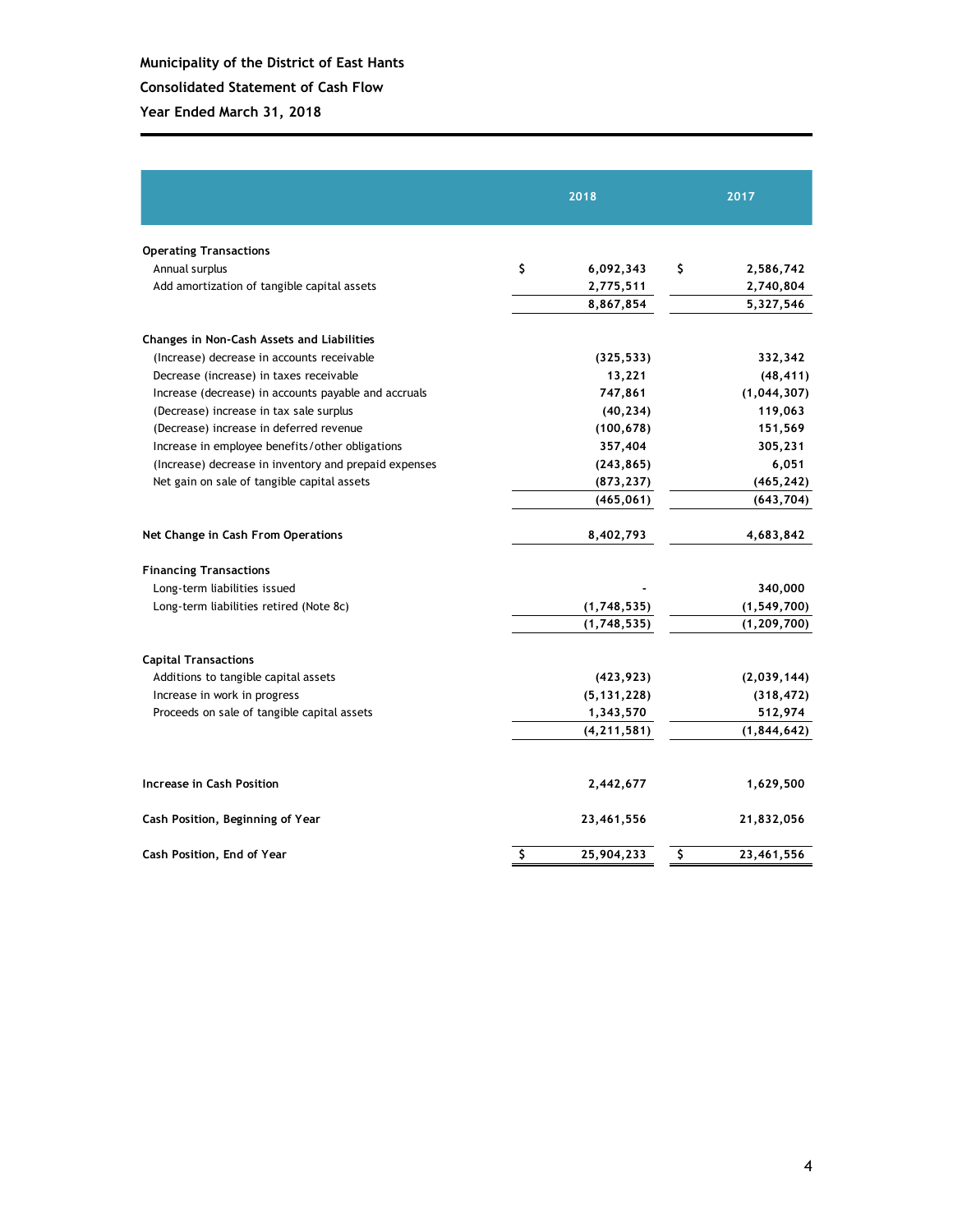#### **1. Significant Accounting Policies**

The consolidated financial statements of the Municipality of East Hants "Municipality" are the representations of management prepared in accordance with Canadian Public Sector accounting standards established by the Public Sector Accounting Board (PSAB) of the Chartered Professional Accountants of Canada (CPA Canada). Significant aspects of the accounting policies adopted by the Municipality of East Hants are as follows:

#### **a) Reporting Entity**

These consolidated financial statements reflect the assets, liabilities, revenues, expenditures, and changes in net debt and financial position of the reporting entity. The reporting entity is comprised of all organizations and enterprises accountable to the Municipality for the administration of their financial affairs and resources and which are owned or controlled by the Municipality, namely:

- General Operating and Capital
- Water Utility Operating and Capital

Inter-departmental and inter-organizational transactions and balances between these entities and organizations are eliminated.

#### **b) Fund Accounting**

Funds within the consolidated financial statements consist of current, capital and reserve funds.

Council approves certain amounts to be set aside in reserves and reserve funds for future operating and capital purposes. Transfers between funds are recorded as adjustments to the appropriate fund balance.

#### **c) Revenue and Expenditure Recognition**

Revenues are recorded using the accrual basis of accounting as they are earned and measurable. Funds from external parties and earnings thereon restricted by agreement or legislation are accounted for as Deferred Revenue - Obligatory Reserve Funds until used for the purpose specified. Expenditures are recognized using the accrual method of accounting.

Property tax revenue is based on assessments determined in accordance with the Province of Nova Scotia legislation. Tax rates are set annually. Taxation revenues are recorded at the time tax billings are issued. Assessments are subject to appeal. Penalties on overdue taxes are recorded in the period levied.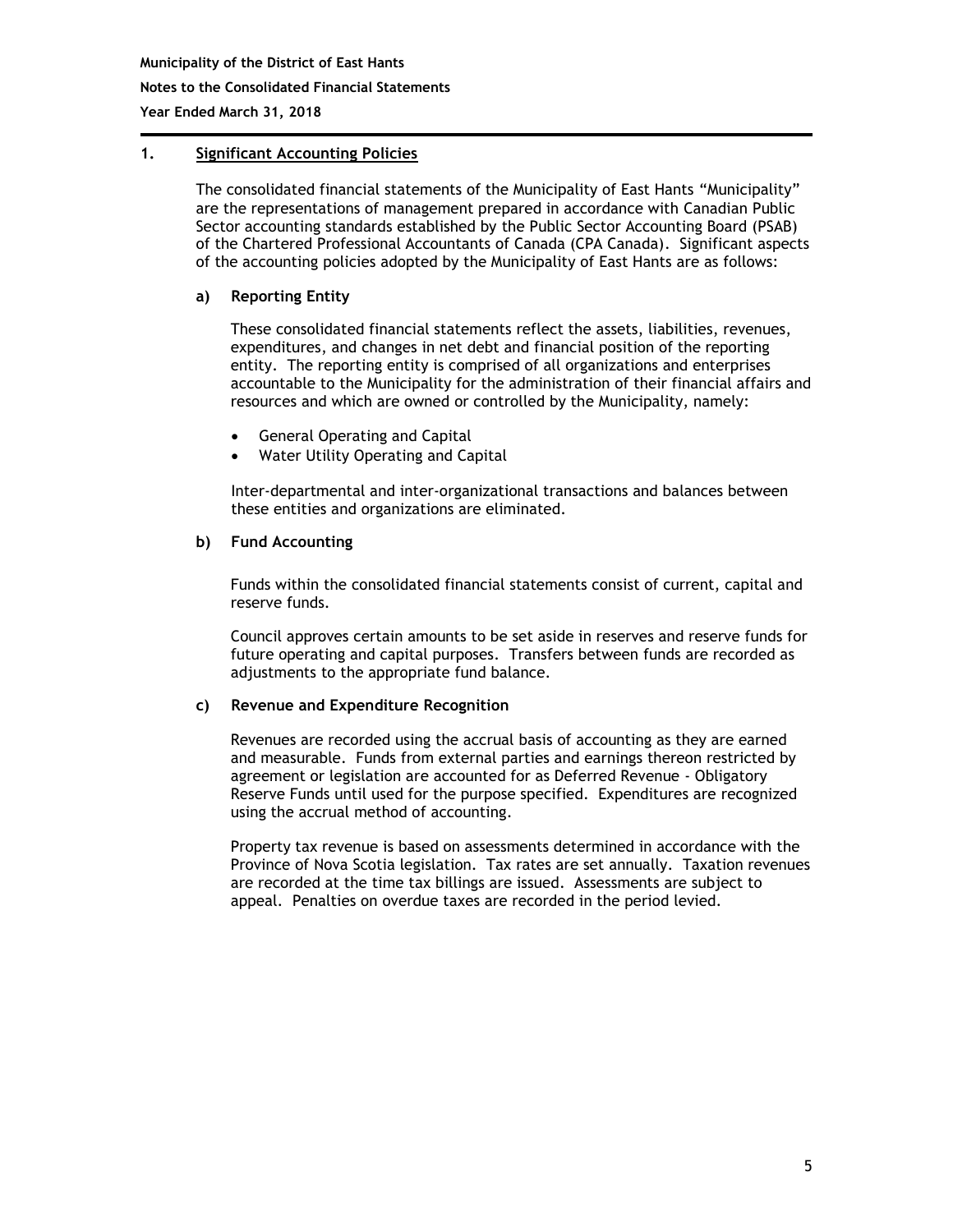#### **1. Significant Accounting Policies (Continued)**

#### **d) Tangible Capital Assets**

Tangible capital assets are recorded in accordance with section 3150 of the PSAS Handbook and are recorded at cost less accumulated amortization.

Amortization has been calculated on a straight-line basis over an asset's useful life as follows:

| Land Improvements                  |               |
|------------------------------------|---------------|
| Municipal Buildings                | 40 years      |
| <b>Buildings - Plants</b>          | 25 years      |
| Machinery and Equipment            | 5 - 10 years  |
| Vehicles - residual value \$10,000 | 4 years       |
| <b>Engineered Structures</b>       |               |
| Roadway Systems                    | 50 years      |
| <b>Sidewalks</b>                   | 20 years      |
| <b>LED Streetlights</b>            | 10 years      |
| Sewer Collection and Disposal      | 40 - 50 years |
| Landfill Infrastructure            | 25 years      |
| Industrial Park Infrastructure     | 40 years      |

Water Utility assets are depreciated in accordance with the Nova Scotia Utility and Review Board Accounting and Reporting Handbook section 3040 and 3042.

#### **e) Deferred Revenue**

Deferred revenue consists of user charges and fees which have been collected but for which the related services have yet to be performed, at which time they will be recognized as revenues.

The Municipality receives infrastructure charge contributions and payments in lieu of green space under provisions of Municipal By-Laws. These funds by their nature are restricted in their use and until applied to applicable capital works, are recorded as Deferred Revenue - Obligatory Reserve Funds. As applied to capital projects, they are recorded as revenue in the year the funds are expended.

#### **f) Government Contributions**

Government contributions are recognized as revenue in the period the transfer is authorized and all eligibility criteria have been met. Exceptions to this are when the transfer includes stipulations which have not yet been met and cause the Municipality to incur a liability.

#### **g) Investment Income**

Investment income earned on surplus current funds, capital funds, and reserve funds (other than obligatory reserve funds) is reported as revenue in the period earned. Investment income earned on obligatory reserve funds is reported as part of the respective deferred revenue balance.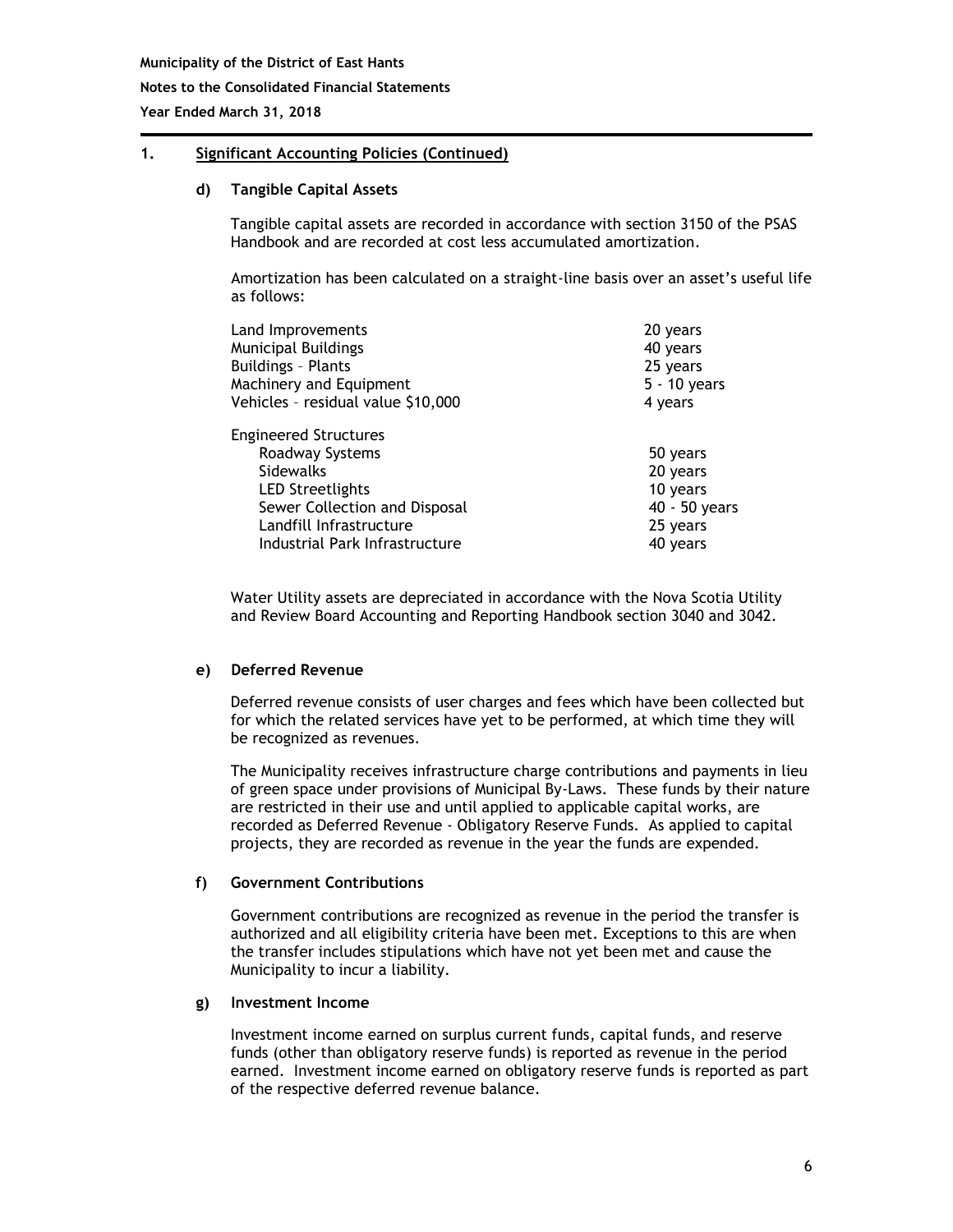#### **1. Significant Accounting Policies (Continued)**

#### **h) Employee Future Benefits**

The present value of the cost of providing employees with future benefits programs is expensed as employees earn these entitlements through service. The cost of the benefits earned by employees is actuarially determined using the projected cost method pro-rated on service and management's best estimate of retirement ages of employees and expected health care and other costs.

#### **i) Budget Figures**

Council completes separate budget reviews for its operating, water utility and capital budgets each year. The approved operating and water utility budget for 2018 is reflected on the Schedule of Current Fund Municipal Operations and Schedule of Current Fund Water Utility. For capital spending, budgets are set for individual projects and funding for these activities is determined annually and made by transfers from reserve funds, transfers from the operating/water utility funds, by the application of applicable grants, other funds available and by debt financing. As many capital projects are carried out over one or more years, it is not practical to present annualized budget information on the Schedule of Capital Fund Operations.

#### **j) PSAS Budget**

The consolidated financial statements include an unaudited PSAS budget.

With the exception of the water utility budget, amortization and the gain/loss on the sale of assets were not contemplated during the development of the budget and, as such, have been included using actual figures for the budget value.

The reconciliation between the financial plan and the budget figures used in these statements is disclosed as a schedule – Reconciliation of the Financial Plan to the PSAS Budget.

#### **k) Use of Estimates**

The preparation of these statements in accordance with Canadian generally accepted accounting principles requires management to make estimates and assumptions that affect the reported amounts of assets and liabilities and to disclose contingent assets and liabilities at the date of the consolidated financial statements, and the reported amounts of revenues and expenditures during the reporting period. Actual results could differ from those estimates. The Municipality relies on estimates to calculate the landfill liability, pension liability, sick leave liability, allowance for doubtful accounts and the amortization expenses.

#### **l) Segmented Information**

East Hants is a diversified municipal government that provides a wide range of municipal programs and services to its constituents, including fire, RCMP, waste and recycling services, water supply and distribution, wastewater treatment, libraries, recreation, and tourism. Segmented information has been prepared by major functional classification, consistent with the Consolidated Statement of Operations and provincially legislated requirements.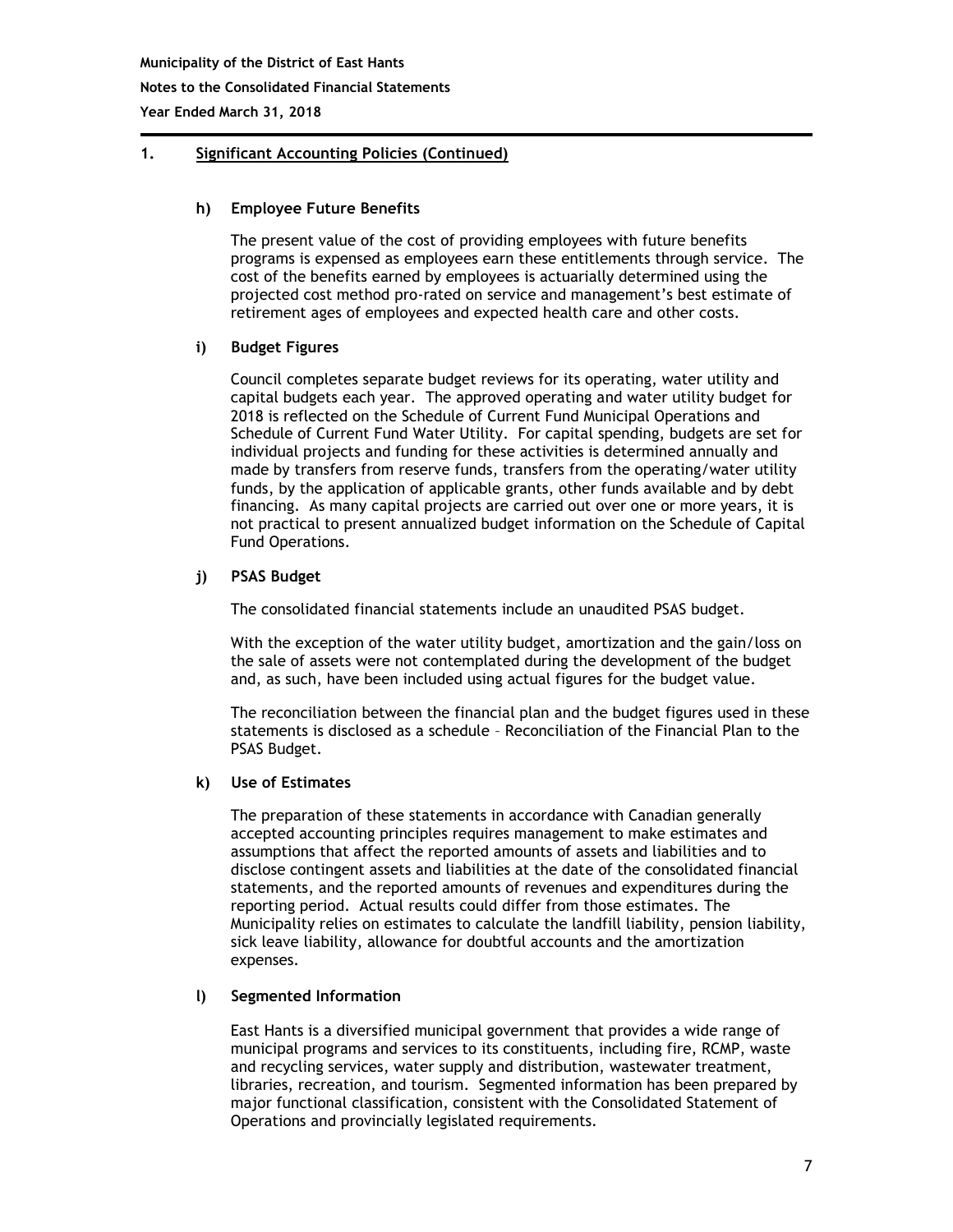#### **1. Significant Accounting Policies (Continued)**

#### **l) Segmented Information (Continued)**

The major segments are as follows:

General government services: Activities that provide for the overall operation of the Municipality and that are common to, or affect all of the services provided by the Municipality. This includes the administrative arm of the Municipality (finance, taxation & collection, facilities management (including interest on debt charges), information services, Chief Administrative Officer and human resources) and legislative activities related to the Warden and Council of the Municipality, including their remuneration and expenses.

Protective services: Activities that provide for the public safety of the inhabitants of the Municipality, such as RCMP protection, transfers to correctional services, bylaw enforcement, building inspection, emergency measures, fire department grants and levies and fire hydrants.

Education Services: Mandatory education transferred to Chignecto-Central Regional School Board.

Social Services: Payments made to Housing Nova Scotia to cover the deficits of the public housing authorities in the region.

Transportation services: Activities, transfers and related debt for roads, sidewalks and LED lighting.

Environmental health services: Activities that provide environmentally regulated services, including sewage collection, treatment & disposal, waste management center operations, multi stream waste collection and disposal programs and engineering/environmental stewardship.

Environmental development services: Activities that support and control the Municipality's economic development including environmental planning and zoning, industrial park development, tourism and community development.

Recreation and cultural services: Activities that provide recreation and cultural services, including recreational facilities, libraries, and cultural buildings.

Water Utility: Activities related to the operations of the East Hants Water Utility, a 2,748 customer utility that operates two modern water treatment plants and related infrastructure.

#### **2. Cash**

Cash is comprised of:

|                                       | 2018       | 2017 |            |  |
|---------------------------------------|------------|------|------------|--|
| Bank                                  | 22,870,318 |      | 20,305,913 |  |
| Restricted cash (obligatory reserves) | 3,033,915  |      | 3,155,643  |  |
|                                       | 25,904,233 |      | 23,461,556 |  |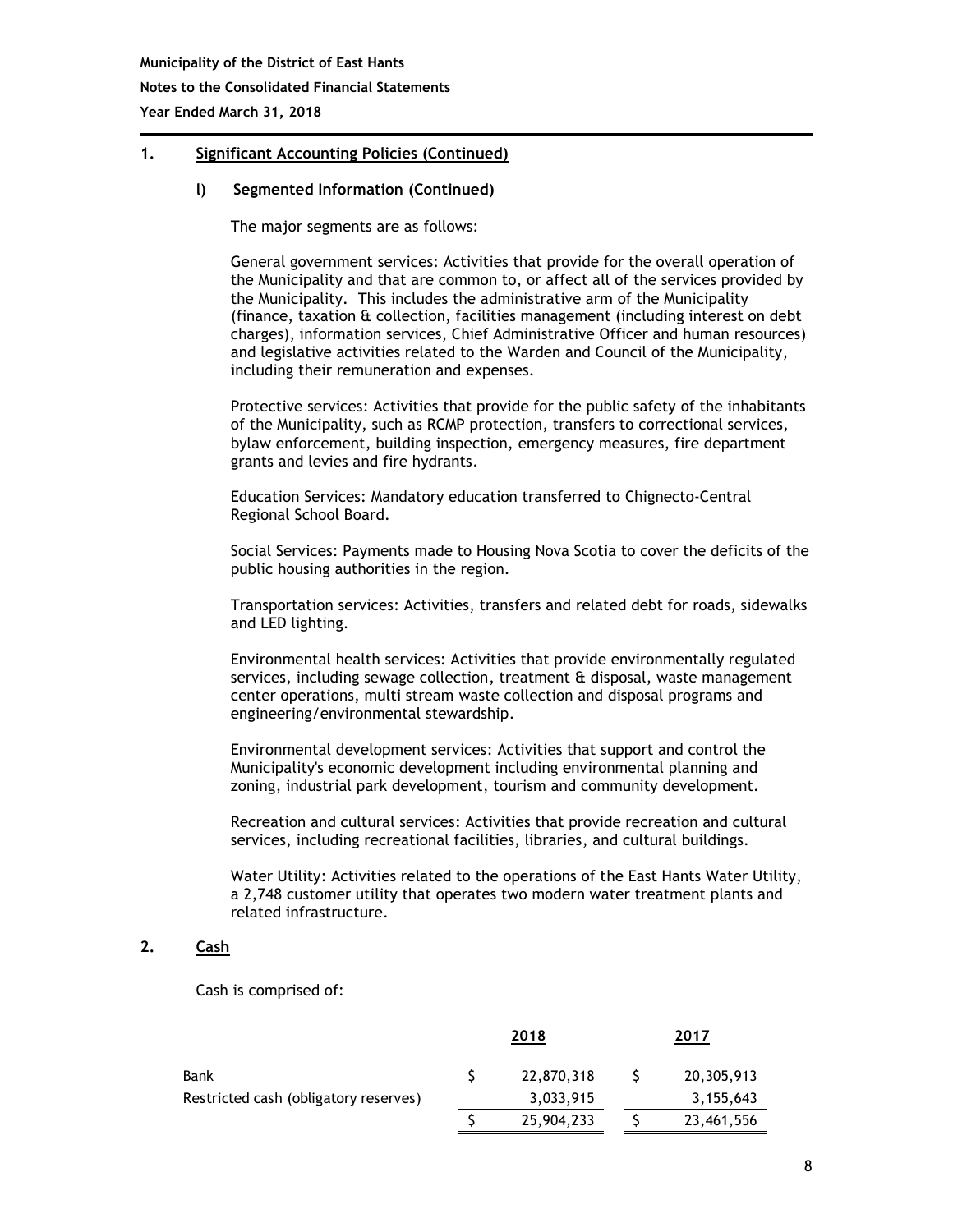#### **Notes to the Consolidated Financial Statements**

**Year Ended March 31, 2018**

#### **2. Cash (Continued)**

Administered bank accounts

The Municipality administers bank accounts for Lantz, Maitland, Milford, Mount Uniacke, Nine Mile River, Noel, Rawdon, Shubenacadie and Walton Fire Departments. These bank accounts are held in the name of the Municipality of the District of East Hants but do not belong to the Municipality and therefore these accounts are not included in these financial statements.

#### **3. Taxes and Water Rates Receivable**

Taxes and water rates receivable have been recorded net of an allowance for doubtful accounts of \$28,776 (2017 - \$31,967), representing management's estimate of uncollectible accounts.

#### **4. Accounts Receivable**

The balance for accounts receivable on the consolidated Statement of Financial Position totaled \$1,501,240 (2017 - \$1,175,707). The balance is comprised of the following:

|                               | 2018      | 2017 |           |
|-------------------------------|-----------|------|-----------|
| Amounts owing from government | 535,186   |      | 234,923   |
| Loan to Lantz fire department | 253,671   |      | 270,484   |
| Local Improvement Loan        | 106,800   |      | 119,400   |
| Other                         | 605,583   |      | 550,900   |
|                               | 1,501,240 |      | 1,175,707 |

In 2008/2009 the Municipality loaned the Lantz Volunteer Fire Department the amount of \$370,000 as per section 66(4)(e) of the Municipal Government Act (MGA). The loan period is for 15 years and it is interest bearing that escalates from 3.10% in year one to 5.48% in year 15. At this time the loan is in good standing but the Municipality has the ability (if needed) to withhold the Fire Levy as collateral on the loan.

#### **5. Accounts Payable and Accrued Liabilities**

|                                             | 2018      | 2017 |           |  |
|---------------------------------------------|-----------|------|-----------|--|
| Liability for landfill closure/post closure | 228,565   |      | 285,236   |  |
| Salaries and wages payable                  | 224,479   |      | 223,716   |  |
| Trade payables and accruals                 | 2,133,069 |      | 1,329,300 |  |
|                                             | 2,586,113 |      | 1,838,252 |  |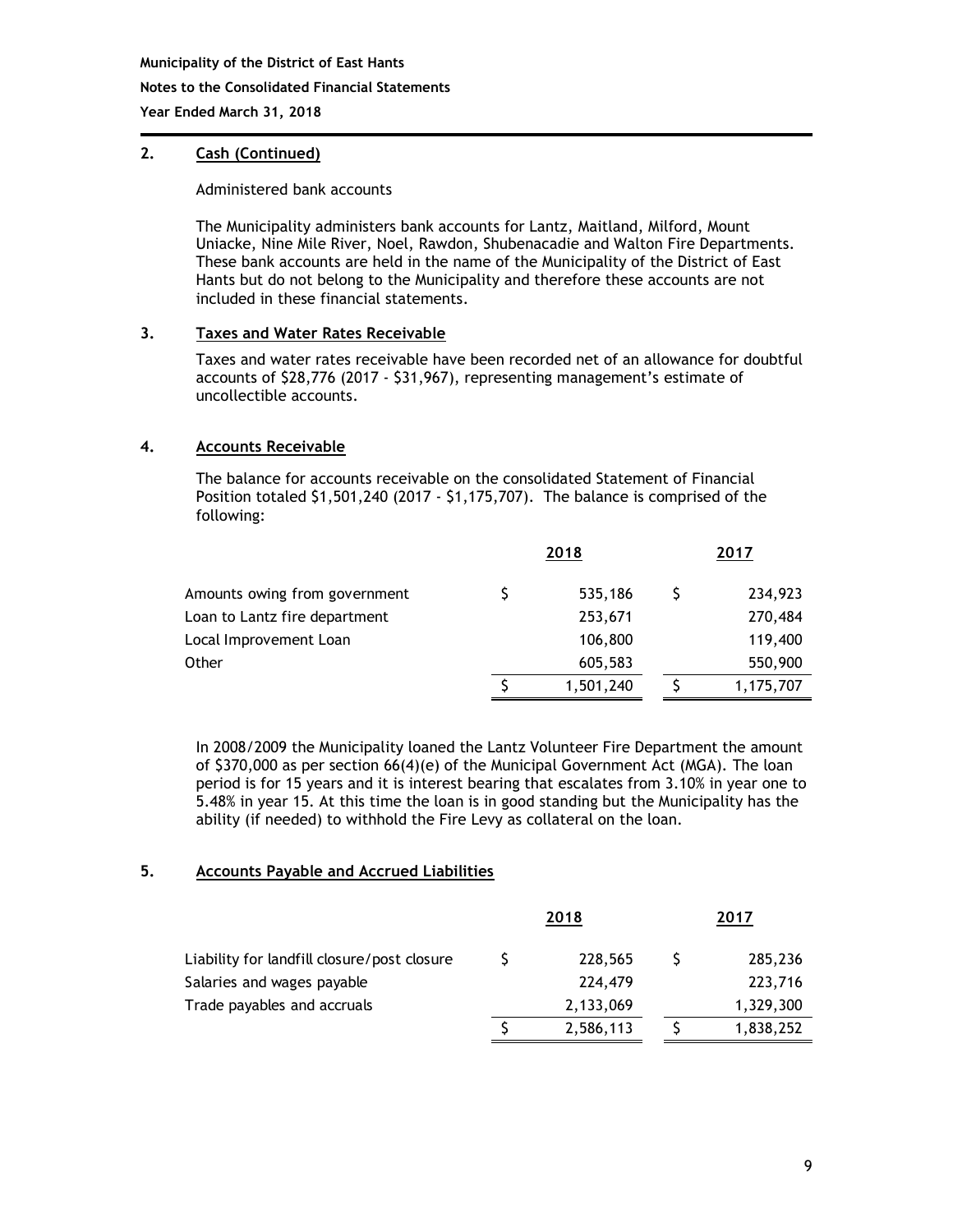#### **Notes to the Consolidated Financial Statements**

**Year Ended March 31, 2018**

# **6. Deferred Revenue – Obligatory Reserve**

|                                      |              | 2018       | 2017 |            |  |
|--------------------------------------|--------------|------------|------|------------|--|
| Sewer balance March 31, 2017         | \$           | 2,505,722  | \$   | 2,403,946  |  |
| Sewer developer charges              |              | 99,828     |      | 92,987     |  |
| Sewer developer interest             |              | 31,358     |      | 19,361     |  |
| Transfer - Capital Projects          |              |            |      | (7, 115)   |  |
| Transfer - Sewer Capacity Study      |              |            |      | (3, 457)   |  |
| Sewer balance March 31, 2018         | \$           | 2,636,908  | \$   | 2,505,722  |  |
| Water balance March 31, 2017         | \$           | 1,140,006  | \$   | 1,159,329  |  |
| Water developer charges              |              | 93,828     |      | 77,882     |  |
| Water developer interest             |              | 12,254     |      | 8,090      |  |
| Transfer - Lantz & Enfield Easements |              | (388, 971) |      | (105, 295) |  |
| Water balance March 31, 2018         | \$           | 857,117    | \$   | 1,140,006  |  |
| Green Space balance March 31, 2017   | \$           | 14,916     | \$   | 14,782     |  |
| Green Space contributions            |              | 44,766     |      |            |  |
| Green Space interest                 |              | 209        |      | 134        |  |
| Green Space balance March 31, 2018   | $\mathsf{S}$ | 59,891     | \$   | 14,916     |  |
|                                      |              |            |      |            |  |
| Sewer Developer Charges              | \$           | 2,636,908  | \$   | 2,505,722  |  |
| Water Developer Charges              |              | 857,117    |      | 1,140,006  |  |
| <b>Green Space Contributions</b>     |              | 59,891     |      | 14,916     |  |
|                                      | $\zeta$      | 3,553,916  | \$   | 3,660,644  |  |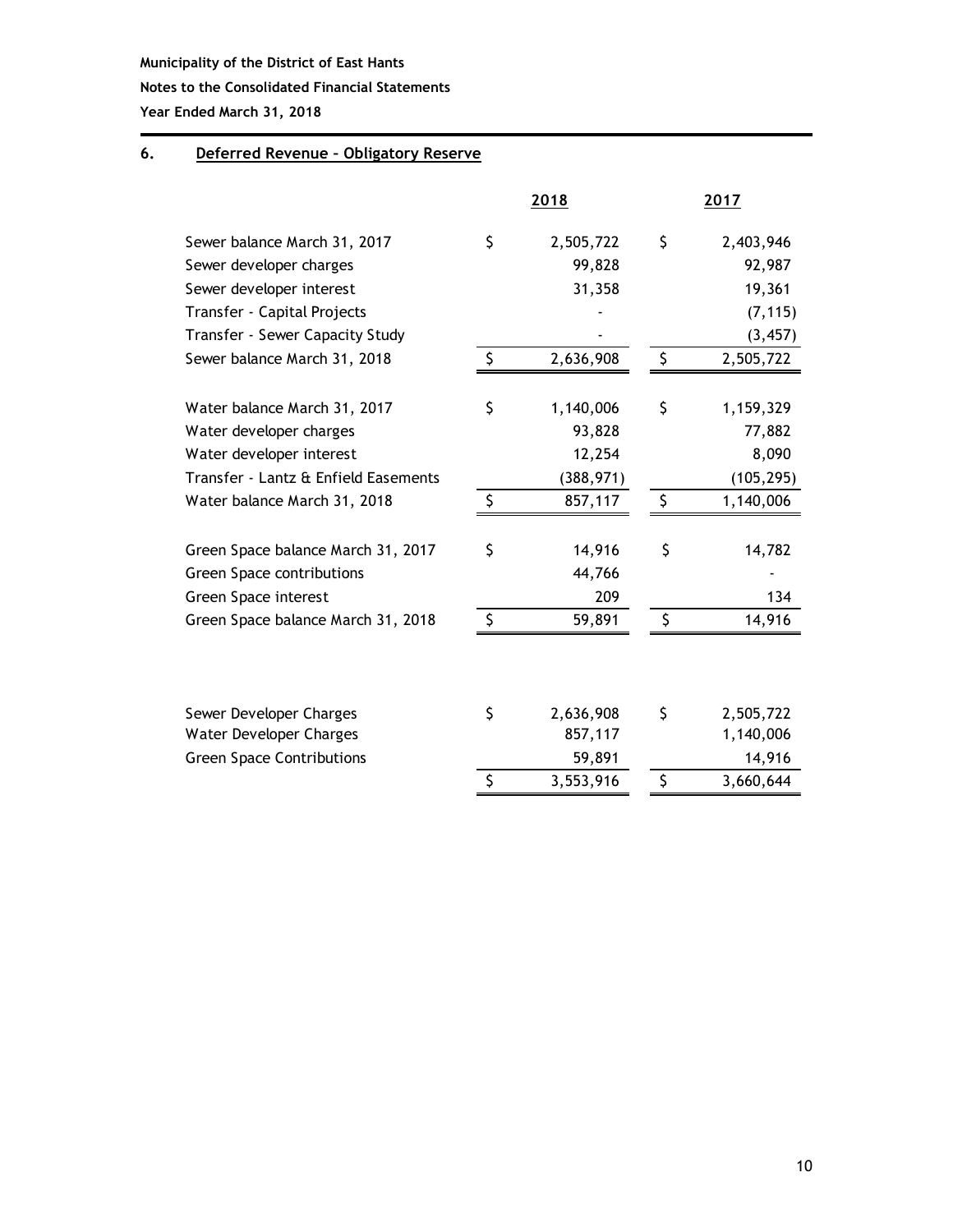# **7. Tangible Capital Asset Continuity Schedule**

|                                 | <b>General Capital Assets</b> |                         |                  |                          |           | Infrastructure        |             |                  |             |               |               |
|---------------------------------|-------------------------------|-------------------------|------------------|--------------------------|-----------|-----------------------|-------------|------------------|-------------|---------------|---------------|
|                                 |                               | Land $\mathbf{\hat{a}}$ |                  | Machinery                |           | Engineered            | Industrial  | Water            | Assets      | 2018          | 2017          |
|                                 |                               | Land Improvements       | <b>Buildings</b> | & Equipment              | Vehicles  | <b>Structures</b>     | Parks       | <b>Utilities</b> | in WIP      | <b>TOTAL</b>  | <b>TOTAL</b>  |
| Cost                            |                               |                         |                  |                          |           |                       |             |                  |             |               |               |
| <b>Opening Costs</b>            |                               | 4.213.998               | \$13,033,007     | \$2,839,802              | \$356,053 | \$57,062,762          | \$6,301,004 | \$23,942,953     | \$1,275,973 | \$109,025,552 | \$106,715,667 |
| Additions during year           |                               | 131,655                 | 23,683           | 57,429                   | 88,844    | 20,916                | 31,089      | 70,306           | 5,134,094   | 5,558,016     | 2,908,239     |
| Disposals & Write downs         |                               | (405, 891)              |                  |                          | (81,970)  |                       |             | (88, 509)        | (2, 866)    | (579, 236)    | (598, 354)    |
| <b>Closing Costs</b>            |                               | 3,939,762               | 13,056,690       | 2,897,231                | 362,927   | 57,083,678            | 6,332,093   | 23,924,750       | 6,407,201   | 114,004,332   | 109,025,552   |
|                                 |                               |                         |                  |                          |           |                       |             |                  |             |               |               |
| <b>Accumulated Amortization</b> |                               |                         |                  |                          |           |                       |             |                  |             |               |               |
| Opening Accum. Amortization     |                               | $\sim$                  | 3,595,600        | 2,050,408                | 174,624   | 20,110,804            | 1,431,732   | 5,287,831        |             | 32,650,999    | 29,910,194    |
| Amortization in Year            |                               | 41,013                  | 323,477          | 200,079                  | 41,724    | 1,647,472             | 165,723     | 356,023          | $\sim$      | 2,775,511     | 2,740,805     |
| Adj/Disposals - Accum Amort     |                               |                         |                  | $\overline{\phantom{a}}$ | (64,070)  | $\tilde{\phantom{a}}$ | $\sim$      | (41, 968)        |             | (106, 038)    |               |
| Acc Amort - End of Year         |                               | 41,013                  | 3,919,077        | 2,250,487                | 152,278   | 21,758,276            | 1,597,455   | 5,601,886        |             | 35,320,472    | 32,650,999    |
| <b>Net Book Value</b>           |                               | 3.898.749               | \$9,137,613      | 646,744                  | \$210,649 | \$35,325,402          | \$4,734,638 | \$18,322,864     | \$6,407,201 | \$78,683,860  | \$76,374,553  |
|                                 |                               |                         |                  |                          |           |                       |             |                  |             |               |               |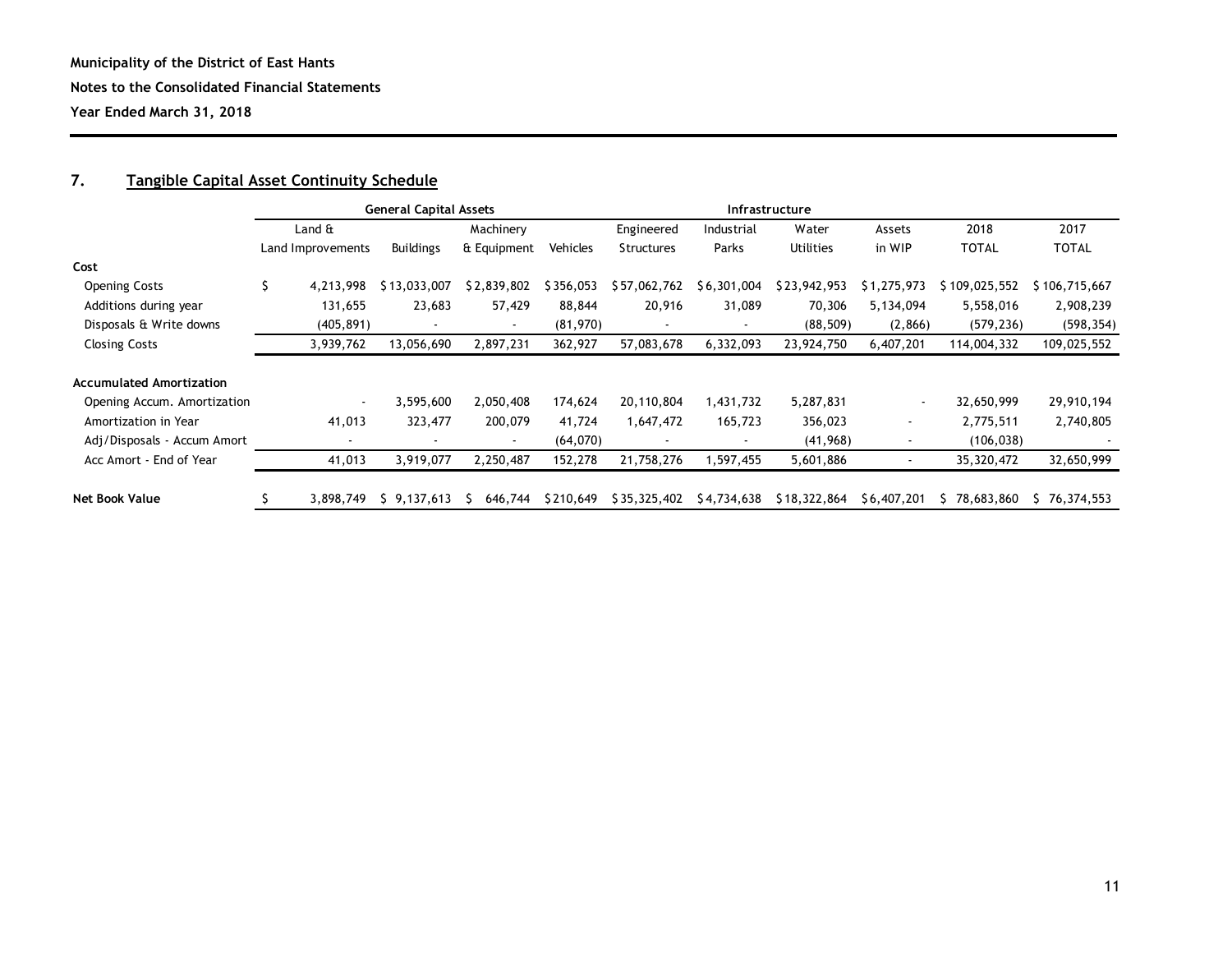#### **Notes to the Consolidated Financial Statements**

**Year Ended March 31, 2018**

#### **8. Long-Term Liabilities**

a) Of the \$24,730,475 long-term liabilities (2017 - \$26,479,010) certain payments represent a burden on general Municipal Revenues, as they are to be recovered in future years from other sources.

|                                | 2018 |            |    | 2017       |  |  |
|--------------------------------|------|------------|----|------------|--|--|
| General revenues               | \$   | 2,595,832  | \$ | 2,895,497  |  |  |
| Local improvement charges      |      | 148,506    |    | 214,245    |  |  |
| Area rates                     |      | 8,689,280  |    | 9,373,823  |  |  |
| Sale of land in Business Parks |      | 2,517,705  |    | 2,710,124  |  |  |
| Water charges                  |      | 4,309,122  |    | 4,529,546  |  |  |
| Tenants rent                   |      | 6,222,165  |    | 6,491,455  |  |  |
| Loan to Lantz fire department  |      | 247,865    |    | 264,320    |  |  |
|                                |      | 24,730,475 |    | 26,479,010 |  |  |

#### b) The total principal repayments in each of the next five years are as follows:

|                           |   | 2018/2019 | 2019/2020 | 2020/2021 | 2021/2022 | 2022/2023 |
|---------------------------|---|-----------|-----------|-----------|-----------|-----------|
| General Government        | s | 310,700   | \$        | \$        | \$        | \$        |
| Transportation            |   | 746,878   | 406,386   | 404,013   | 408,274   | 1,317,077 |
| Environmental Development |   | 251,251   | 783,226   | 344,044   | 117,570   | 118,911   |
| Environmental Health      |   | 89,351    | 62,989    | 66,140    | 623,265   | 363,204   |
| Sewers                    |   | 119,753   | 95,897    | 99,213    | 102,780   | 103,332   |
| Recreation                |   | 149,162   | 156,046   | 163,522   | 171,568   | 180,156   |
| <b>Buildings</b>          |   | 279,960   | 291,280   | 3,086,875 | 98,000    | 99,900    |
| <b>Water Utilities</b>    |   | 229,162   | 228,213   | 237,421   | 1,615,340 | 1,623,463 |
| Hospital                  |   | 31,356    | 32,770    | 34,563    | 35,932    | 145,600   |
| Lantz Fire Department     |   | 17,300    | 18,200    | 19,135    | 20,120    | 21,160    |
| Tourism                   |   | 28,000    | 28,000    | 28,000    | 28,000    | 28,000    |
| Fire Dept Equipment       |   | 8,627     | 8,988     | 9,379     |           |           |
| Total:                    |   | 2,261,500 | 2,111,995 | 4,492,305 | 3,220,849 | 4,000,803 |

\* Principal Payments include balloon payments that may be re-financed

c) Total charges for the year for long-term liabilities are as follows:

|           | 2018      |  |           |
|-----------|-----------|--|-----------|
| Principal | 1,748,535 |  | 1,549,700 |
| Interest  | 1,137,064 |  | 1,200,254 |
|           | 2,885,599 |  | 2,749,954 |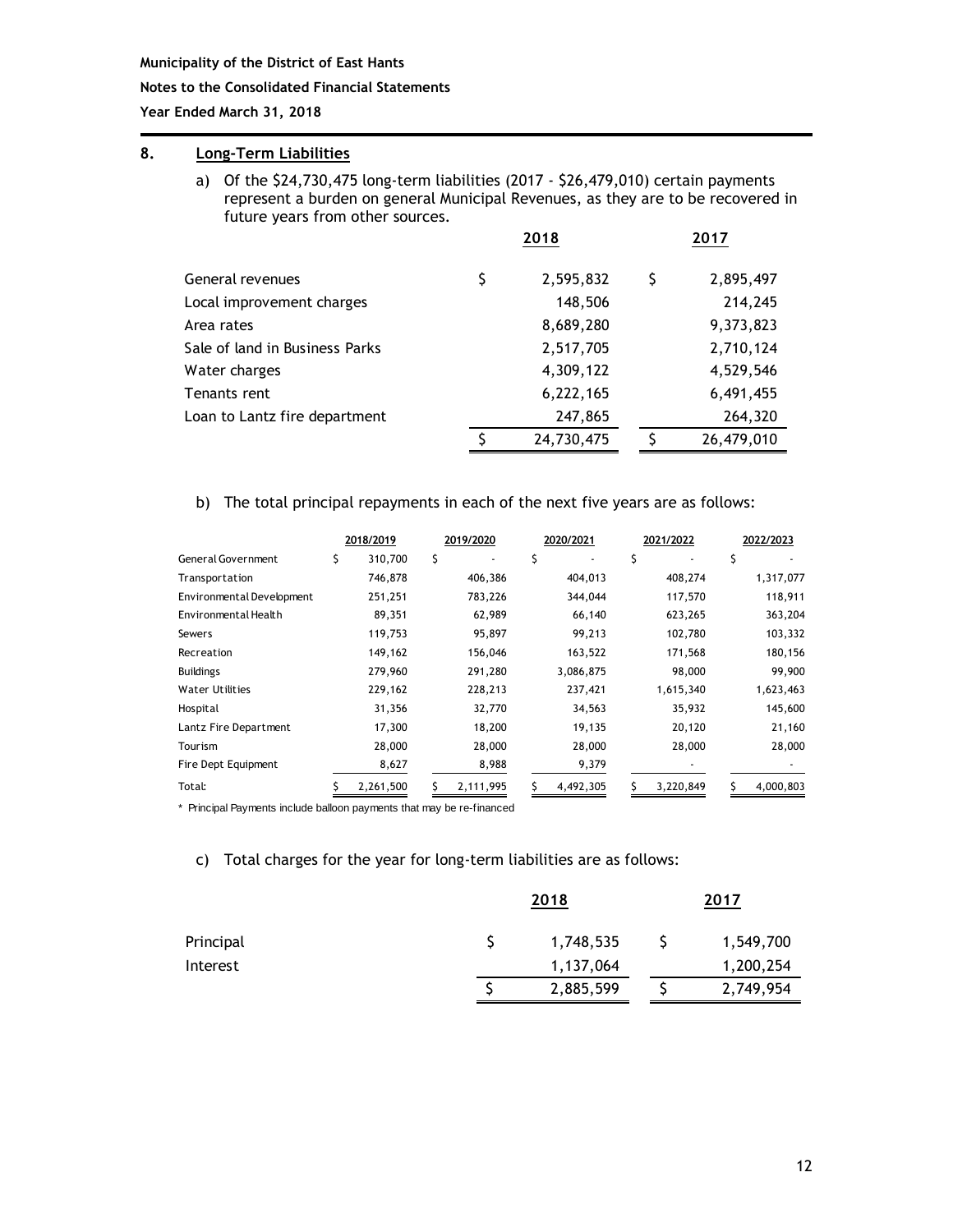#### **Notes to the Consolidated Financial Statements**

**Year Ended March 31, 2018**

#### **8. Long-Term Liabilities (Continued)**

#### d) Total charges for the year for long-term liabilities were recorded as follows:

|                                |   | 2018      | 2017 |           |  |
|--------------------------------|---|-----------|------|-----------|--|
| General revenues               | S | 981,598   | S    | 833,894   |  |
| Local improvement charges      |   | 71,021    |      | 64,569    |  |
| Area rates                     |   | 1,106,322 |      | 1,119,784 |  |
| Sale of land in business parks |   | 298,107   |      | 301,511   |  |
| Water charges                  |   | 428,551   |      | 430,196   |  |
|                                |   | 2,885,599 |      | 2,749,954 |  |

#### **9. Employee Future Benefits**

The Municipality provides certain employee benefits that require funding in future periods. Under the personnel policies of the Municipality, unused sick leave can accumulate and employees may become entitled to a cash payment when they leave the Municipality's employment. An actuarial valuation of the sick leave liability was done last fiscal year and has been recorded in the Consolidated Statement of Financial Position.

#### **10. Pension Plan**

.

The Municipality operates a defined benefit pension plan, which provides benefits to employees upon retirement. The accrued benefit obligation as at March 31, 2018, is based on an actuarial valuation for accounting purposes as at December 31, 2016, with adjustments based on additional information provided to the actuary in 2017. The next actuarial valuation for accounting purposes is to be prepared as of December 31, 2017. The accrued benefit obligation has changed due to, among other assumption changes, a decrease in the discount rate used and the change in the mortality assumption. All plan assets are held by various Manulife Funds.

|                                        | Estimated         | Estimated         |
|----------------------------------------|-------------------|-------------------|
|                                        | December 31, 2017 | December 31, 2016 |
| Accrued Benefit Obligation             | \$16,314,654      | \$14,845,731      |
| Fair Value Plan Asset                  | 10,449,798        | 9.664.770         |
| Funded Status - (Plan Deficit) Surplus | S(5, 864, 856)    | S(5, 180, 961)    |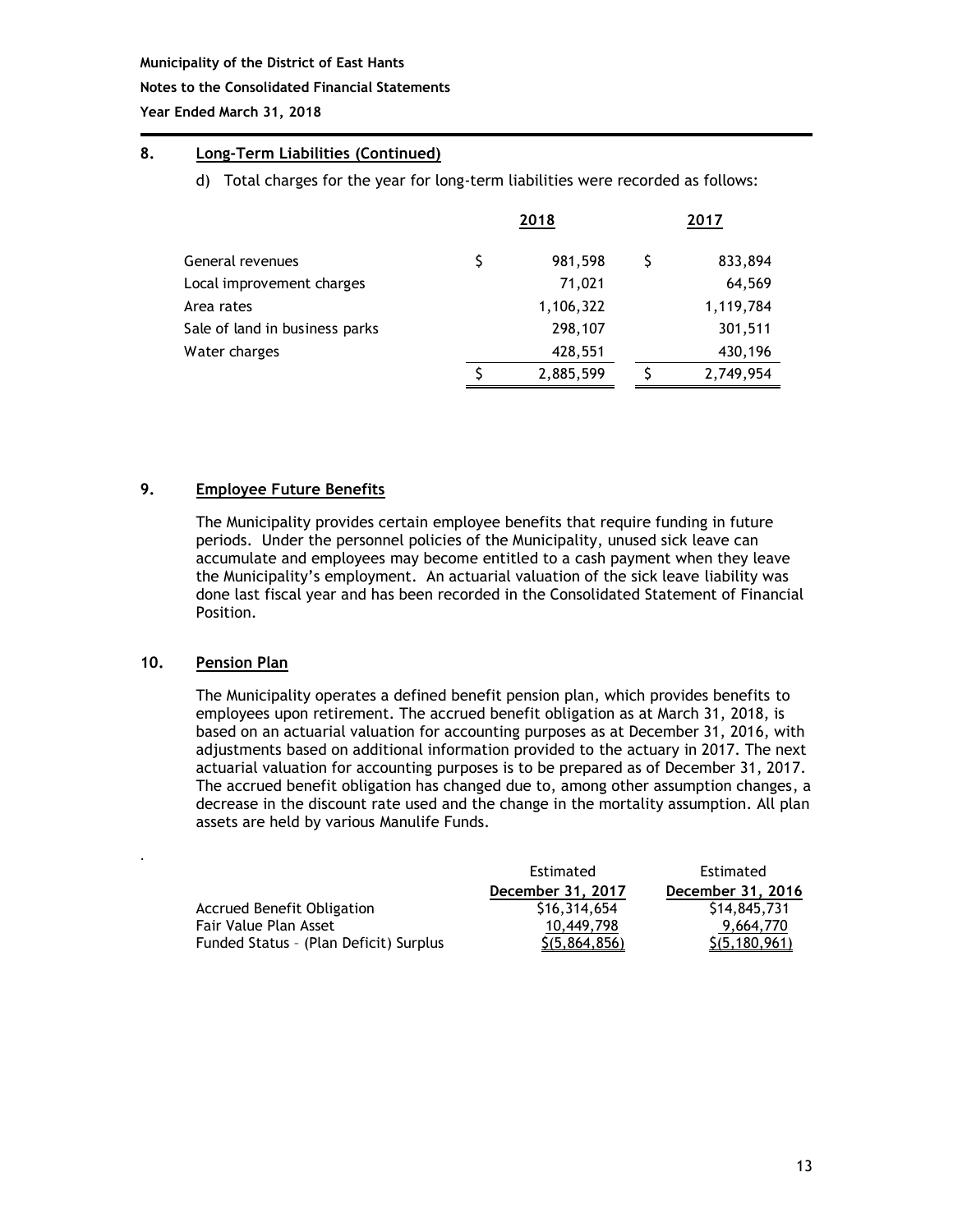#### **Notes to the Consolidated Financial Statements**

**Year Ended March 31, 2018**

#### **10. Pension Plan (Continued)**

The significant actuarial assumptions adopted measuring the Municipality's accrued benefit obligation as at December 31, 2017 were as follows:

|                                                    | Dec. 31, 2017 | Dec. 31, 2016 |
|----------------------------------------------------|---------------|---------------|
| Expected long-term rate of return on plan assets   | 6.25%         | 6.25%         |
| Rate of compensation increase                      | 3.00%         | 3.00%         |
| Discount rate used to determine benefit obligation | 3.50%         | 3.75%         |

The Post-retirement mortality assumption was based on CPM2014 Public Sector Mortality with generational projection. The assumption in the prior valuation was 1994 Uninsured Pensioners (UP94) projected to 2017.

An actuarial valuation of the pension plan was performed for accounting purposes using the projected benefit method prorated on service. The unamortized actuarial loss is amortized over the expected average remaining service life ("EARSL") of the employee group; EARSL in 2018 was 17 years and it was 17 years in 2017.

|                                                                              | Dec. 31, 2017                | Dec. 31, 2016              |
|------------------------------------------------------------------------------|------------------------------|----------------------------|
| Accrued benefit obligation, net of plan assets<br>Unamortized actuarial loss | \$5,864,856<br>(4, 467, 972) | \$5,180,961<br>(4.117.705) |
| Benefit liability recorded in the statement of<br>financial position         | \$1,396,884                  | \$1,063,256                |

During the year, the Municipality contributed \$474,462 (\$228,552 in 2017) and the employees contributed \$185,342 (\$163,127 in 2017) to the plan. Benefit payments for the year totaled \$516,083 (\$436,598 in 2017).

Administrative fees paid during the 2017/2018 fiscal year totaled \$13,286; Plan Valuation costs were \$7,625.

#### **11. Solid Waste Management Facilities Liabilities**

The Municipality owns one landfill site for which the permit to operate expired December 31, 2005. As of March 31, 2007, the site has been capped in accordance with all applicable environmental regulations. The site, although not used as a residual waste disposal site, will continue to be used as a construction and demolition disposal site into the future. In addition, the site has an organics and waste transfer facility in operation. East Hants waste has been shipped to a facility outside of its borders since January 1, 2006.

The liability of \$228,565 (2017 - \$285,236) is felt to approximate the present value of post closure costs of the site in accordance with current regulations and has been reported on the Consolidated Statement of Financial Position as an accounts payable and accrued liabilities. Costs relating to the post closure of this site include cost for maintenance of sedimentation ponds and testing of the monitoring wells on the site for 30 years after closure. Closure/post closure costs include managements' best estimates of what those costs will be, based on input from engineers on staff. Some costs are projected at an inflation rate of .1%. All costs are discounted using a rate of 6%.

The liability for closure/post closure has been fully funded.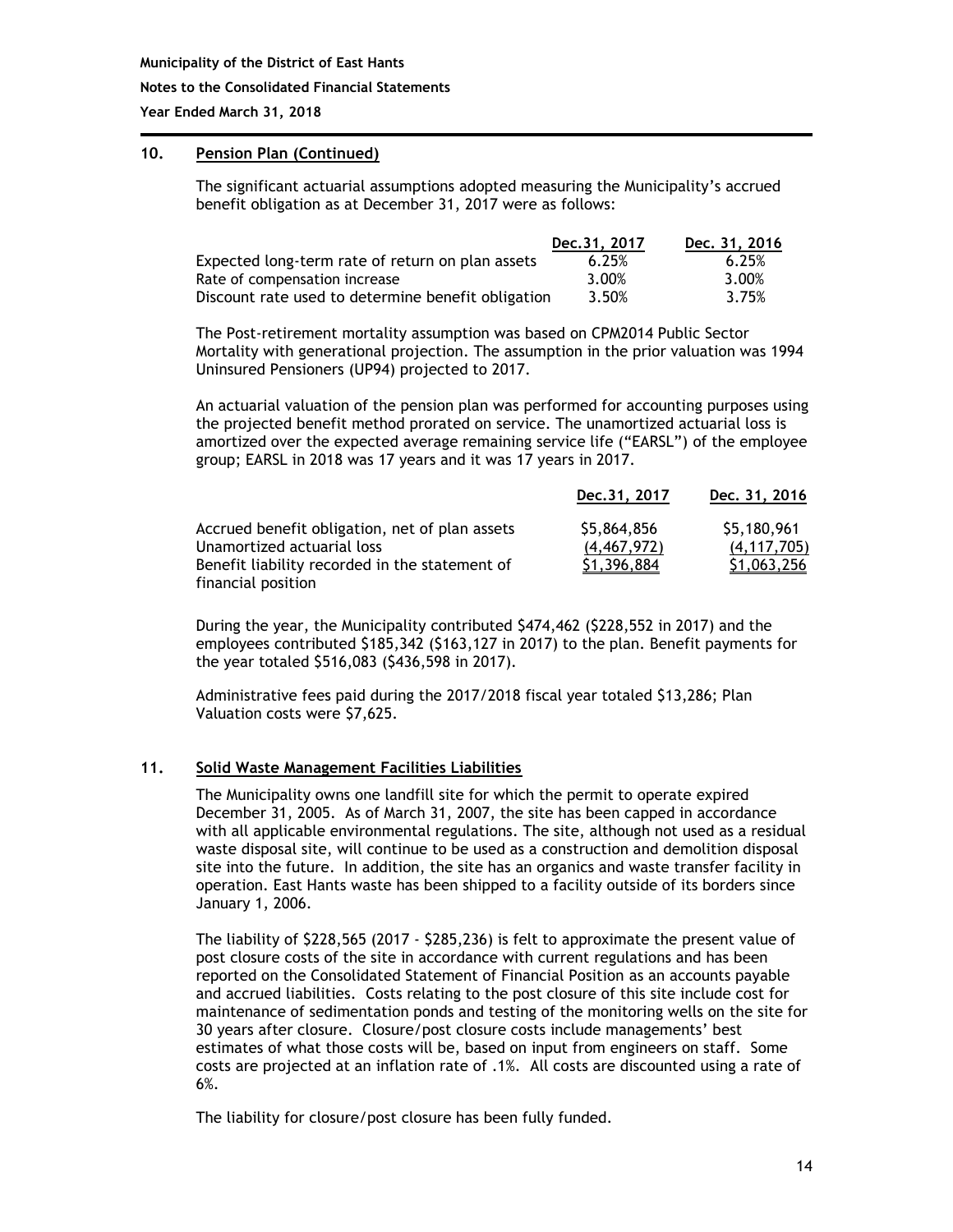#### **Notes to the Consolidated Financial Statements**

**Year Ended March 31, 2018**

#### **12. Municipal Fund Balances**

a) The current fund balance is comprised of the following:

|                                                    |    | 2018          | 2017 |               |  |
|----------------------------------------------------|----|---------------|------|---------------|--|
| Long term liabilities issued to fund<br>Hospital   | \$ | (792, 472)    | \$   | (822, 488)    |  |
| Long term liabilities issued to fund<br>Sportsplex |    | (2, 599, 013) |      | (2,741,836)   |  |
| Unfunded pension liability                         |    | (1,396,884)   |      | (1,063,256)   |  |
| Landfill liability funded by reserves              |    | (228, 565)    |      | (285, 236)    |  |
|                                                    | \$ | (5,016,934)   | \$   | (4, 912, 816) |  |
| Water utility operation                            |    | 962,975       |      | 908,490       |  |
|                                                    | ς  | (4,053,959)   | ς    | (4,004,326)   |  |

b) The capital asset fund balance is comprised of the following:

|                                                 |  | 2018                    | 2017 |                         |  |
|-------------------------------------------------|--|-------------------------|------|-------------------------|--|
| Tangible capital assets<br>Work in progress     |  | 72,276,659<br>6,407,201 | S    | 75,098,580<br>1,275,973 |  |
| Funds yet to be provided from long term<br>debt |  | (340, 480)              |      | (327, 459)              |  |
| Long term liabilities capital                   |  | (20, 984, 319)          |      | (22, 530, 967)          |  |
|                                                 |  | 57,359,061              |      | 53,516,127              |  |

c) Reserves and reserve funds set aside for specific purposes by Council or required by legislation are comprised of the following:

|                                         | 2018       | 2017 |            |  |
|-----------------------------------------|------------|------|------------|--|
| Working funds                           | 13,425,667 |      | 12,199,210 |  |
| Replacement of equipment/assets         | 7,756,784  |      | 6,627,528  |  |
| Landfill closure/post closure liability | 228,565    |      | 285,236    |  |
|                                         | 21,411,016 |      | 19,111,974 |  |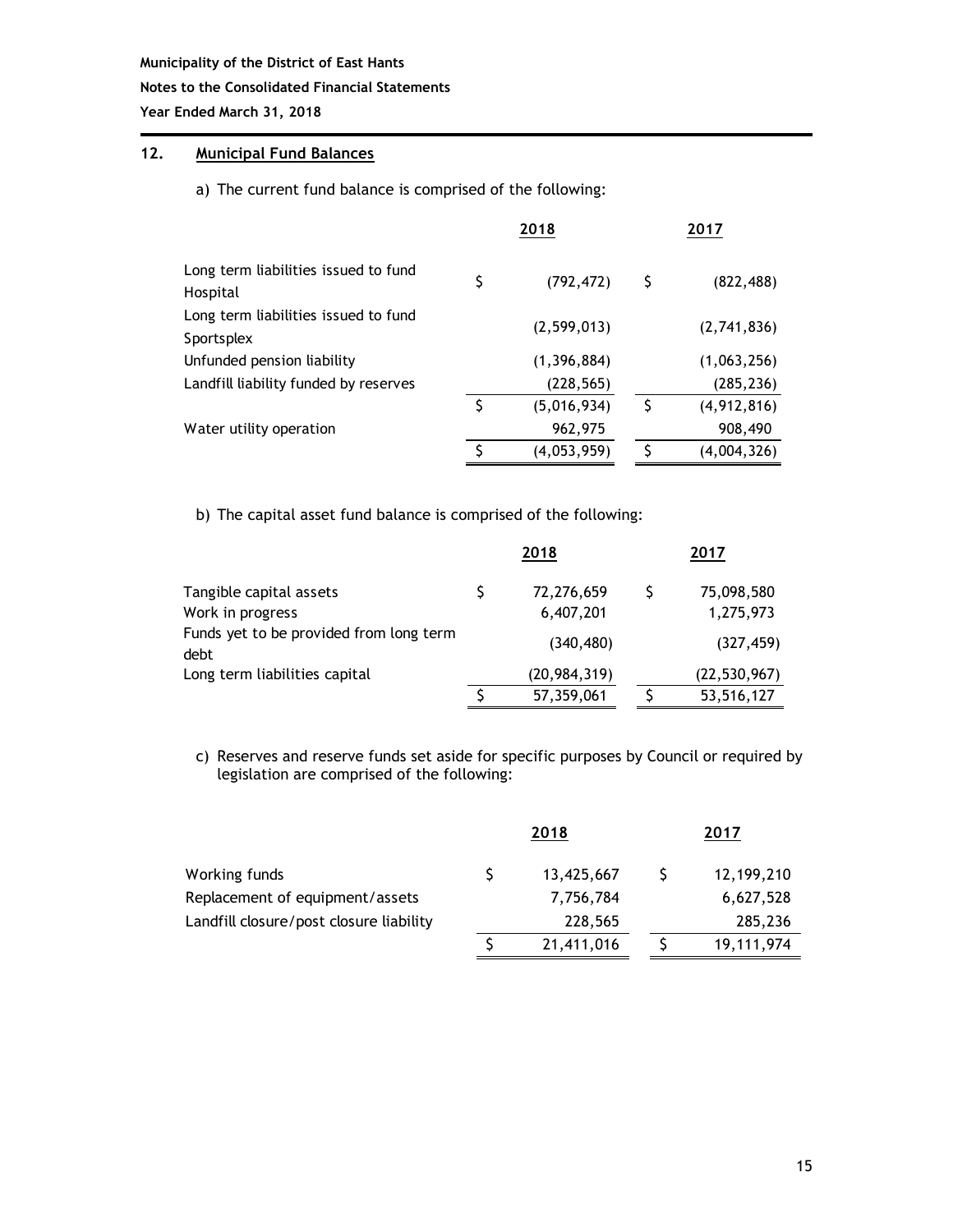# **Notes to the Consolidated Financial Statements**

**Year Ended March 31, 2018**

# **12. Municipal Fund Balances (Continued)**

# d) Consolidated Accumulated Surplus:

|                     | 2018        | 2017 |             |  |
|---------------------|-------------|------|-------------|--|
| Current funds       | (4,053,959) |      | (4,004,326) |  |
| Capital asset funds | 57,359,061  |      | 53,516,127  |  |
| Reserve funds       | 21,411,016  |      | 19,111,974  |  |
|                     | 74,716,118  |      | 68,623,775  |  |

#### **13. Taxation**

|                                                                                                   |  | 2018          | 2017 |               |  |
|---------------------------------------------------------------------------------------------------|--|---------------|------|---------------|--|
| Taxation from real property<br>Less: Taxation collected to pay mandatory<br>provincial taxes for: |  | 26, 104, 755  |      | 25,636,758    |  |
| <b>Education Services</b>                                                                         |  | (4, 953, 756) |      | (4, 861, 500) |  |
| Social Services                                                                                   |  | (59, 788)     |      | (63, 130)     |  |
| Corrections                                                                                       |  | (286,763)     |      | (285, 881)    |  |
| Net taxes available for municipal purposes                                                        |  | 20,804,448    |      | 20,426,247    |  |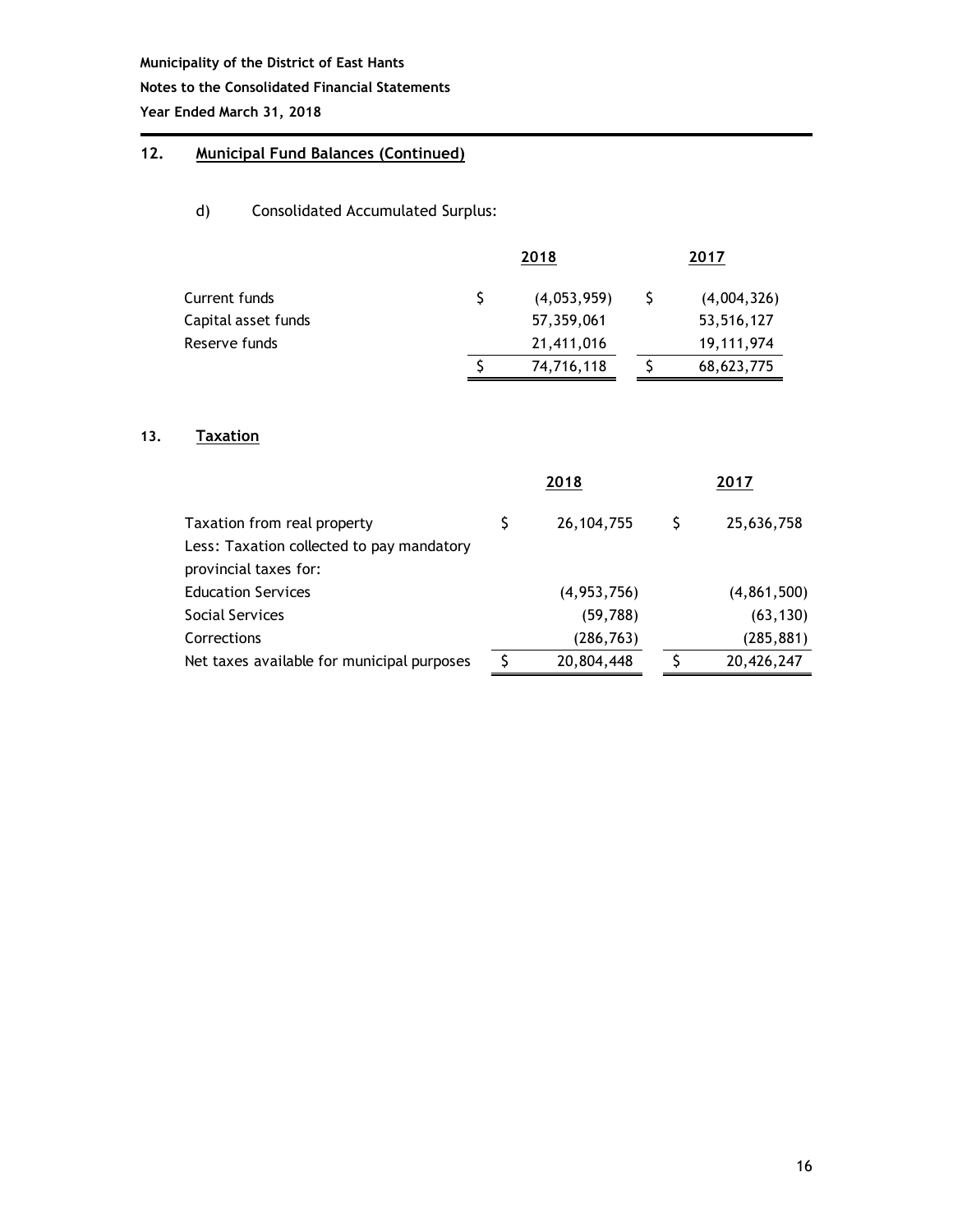#### **Notes to the Consolidated Financial Statements**

**Year Ended March 31, 2018**

#### **14. Remuneration and Expenses Paid to Council Members and the CAO**

|                               | Stipend/Salary | <b>Expenses</b> | Total         |
|-------------------------------|----------------|-----------------|---------------|
| Council                       |                |                 |               |
| Warden James D. Smith         | \$<br>39,069   | \$<br>5,187     | \$<br>44,256  |
| Cecil Dixon                   | 20,063         | 544             | 20,607        |
| Stephen King                  | 20,063         | 779             | 20,842        |
| Eldon Hebb                    | 20,063         | 1,423           | 21,486        |
| Pam Macinnis                  | 20,574         | 2,794           | 23,368        |
| Keith Rhyno                   | 20,802         | 1,493           | 22,295        |
| Wayne Greene                  | 21,266         | 773             | 22,039        |
| Heather A. Smith              | 20,063         | 3,206           | 23,269        |
| Cyril McDonald                | 21,540         | 1,884           | 23,424        |
| Elie Moussa                   | 21,540         | 3,320           | 24,860        |
| <b>Eleanor Roulston</b>       | 25,630         | 544             | 26,174        |
| Chief Administrative Officer* | 218,894        | 4,449           | 223,343       |
|                               | 469,567        | \$<br>26,396    | \$<br>495,963 |

\* CAO remuneration includes the value of retirement benefits

#### **15. Contingency**

The Municipality has guaranteed a loan on behalf of the Lantz Fire Department totaling \$247,865 (2017 - \$264,320).

#### **16. Budget Figures**

The Municipality's Operating, Water Utility, and Capital Budgets are approved by Council. The budget figures are not subject to audit procedures.

#### **17. Subsequent Event**

In June 2018, the Municipality will be finalizing a construction contract for approximately \$15 million for the East Hants Aquatics Centre, construction to be complete in Fall 2019.

Council has authorized the financing of this obligation.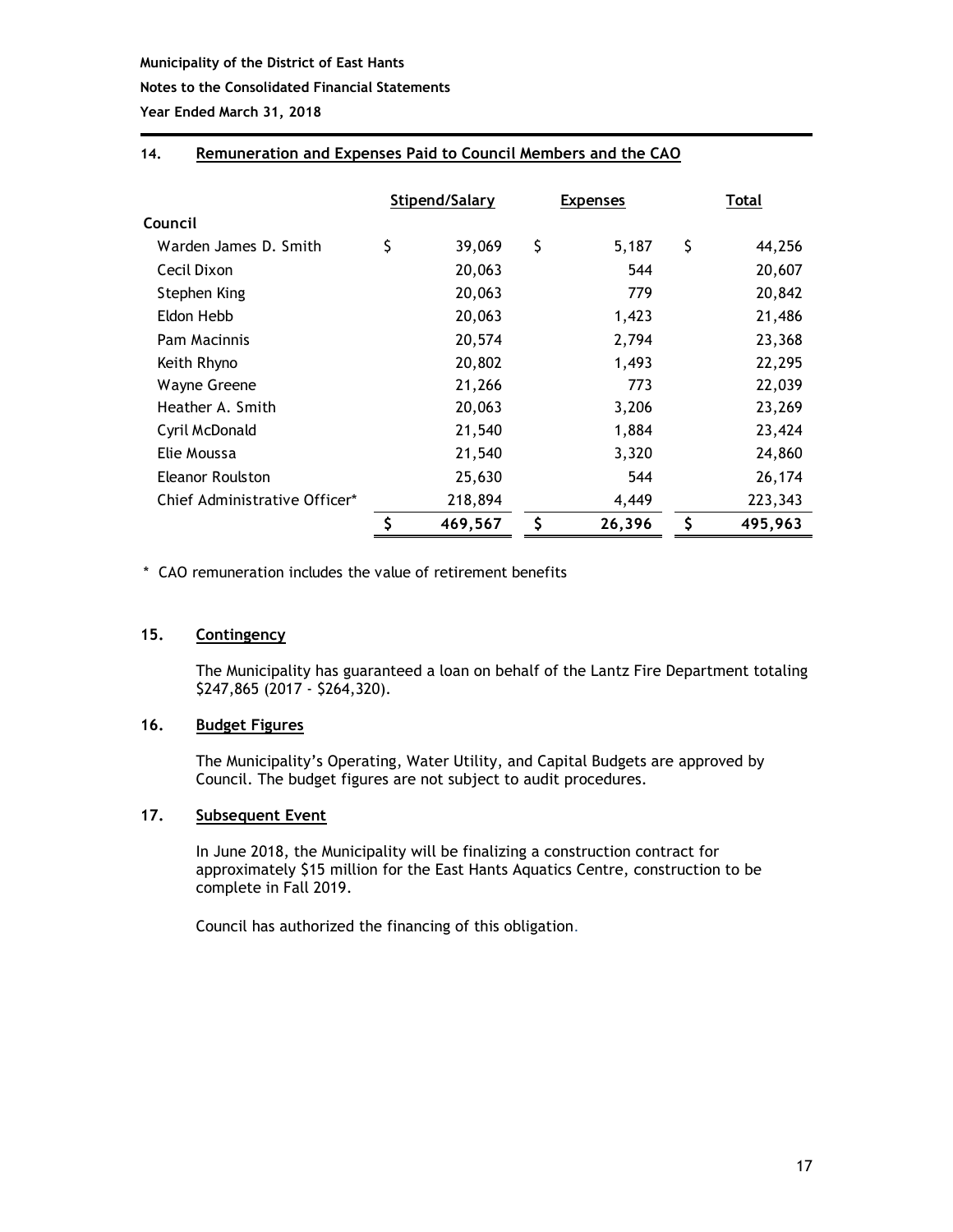# **Schedule of Current Fund Operations – Municipal Operations**

|                                                | 2018 |               |     | 2018          |               | 2017        |  |  |  |
|------------------------------------------------|------|---------------|-----|---------------|---------------|-------------|--|--|--|
|                                                |      | <b>Budget</b> |     | <b>Actual</b> | <b>Actual</b> |             |  |  |  |
|                                                |      | (Unaudited)   |     |               |               |             |  |  |  |
| Revenue                                        |      |               |     |               |               |             |  |  |  |
| Property taxes                                 | \$   | 26, 133, 806  | \$. | 26, 104, 755  | S.            | 25,636,758  |  |  |  |
| Grants in lieu of taxes                        |      | 188,114       |     | 178,010       |               | 188,129     |  |  |  |
| Sale of services                               |      | 989,004       |     | 1,063,209     |               | 943,658     |  |  |  |
| Other revenue from own sources                 |      | 1,674,445     |     | 1,718,194     |               | 1,653,781   |  |  |  |
| Unconditional transfers from other governments |      | 191,593       |     | 447,646       |               | 461,305     |  |  |  |
| Conditional transfers from federal             |      |               |     |               |               |             |  |  |  |
| or provincial government agencies              |      | 133,381       |     | 163,352       |               | 162,850     |  |  |  |
| Development and other contributions applied    |      |               |     |               |               | 3,457       |  |  |  |
| Other transfers                                |      | 275,000       |     | 275,000       |               | 178,756     |  |  |  |
|                                                |      | 29,585,343    |     | 29,950,166    |               | 29,228,694  |  |  |  |
|                                                |      |               |     |               |               |             |  |  |  |
| <b>Expenses</b><br>General government services |      | 5,850,540     |     | 5,672,800     |               | 5,729,520   |  |  |  |
| Protective services                            |      | 7,486,948     |     | 7,827,206     |               | 7,282,570   |  |  |  |
| Education                                      |      | 4,953,751     |     | 4,953,756     |               | 4,861,500   |  |  |  |
| Social services                                |      | 65,550        |     | 59,788        | 63,130        |             |  |  |  |
| <b>Transportation services</b>                 |      | 1,098,155     |     | 949,360       |               | 1,191,327   |  |  |  |
| Environmental health services                  |      | 4,326,223     |     | 4,088,826     |               | 4,132,955   |  |  |  |
| Environmental development services             |      | 1,498,577     |     | 1,270,499     |               | 1,290,751   |  |  |  |
| Landfill closure/post closure costs (recovery) |      |               |     | (56, 671)     |               | 8,610       |  |  |  |
| Recreation and cultural services               |      | 1,857,849     |     | 1,966,365     |               | 1,962,676   |  |  |  |
|                                                |      | 27,137,593    |     | 26,731,929    |               | 26,523,039  |  |  |  |
|                                                |      |               |     |               |               |             |  |  |  |
| <b>Net Revenue</b>                             |      | 2,447,750     |     | 3,218,237     |               | 2,705,655   |  |  |  |
| <b>Financing and Transfers</b>                 |      |               |     |               |               |             |  |  |  |
| Debt principal repayment                       |      | 1,528,123     |     | 1,499,062     |               | 1,315,336   |  |  |  |
| (Decrease) increase in amounts to be recovered |      |               |     | (276, 957)    |               | (292, 844)  |  |  |  |
| Transfer to capital fund                       |      | 115,000       |     | 111,419       |               | 273,605     |  |  |  |
| Transfer to capital reserves                   |      | 209,160       |     | 204,856       |               | 305,505     |  |  |  |
| Transfer to operating reserves                 |      | 595,467       |     | 1,679,857     |               | 1,104,053   |  |  |  |
|                                                |      | 2,447,750     |     | 3,218,237     |               | 2,705,655   |  |  |  |
| <b>Change in Fund Balance</b>                  |      |               |     |               |               |             |  |  |  |
|                                                |      |               |     |               |               |             |  |  |  |
| <b>Opening Fund Balance</b>                    |      | (4,912,816)   |     | (4,912,816)   |               | (4,785,752) |  |  |  |
| Change in Long-Term Liabilities                |      | 172,836       |     | 172,839       |               | 165,781     |  |  |  |
| Change in Unfunded Pension Liability           |      |               |     | (333, 628)    | (284, 235)    |             |  |  |  |
| Change in Landfill Liability                   |      |               |     | 56,671        |               | (8,610)     |  |  |  |
| <b>Closing Fund Balance (Note 12)</b>          | \$   | (4, 739, 980) | \$  | (5,016,934)   |               | (4,912,816) |  |  |  |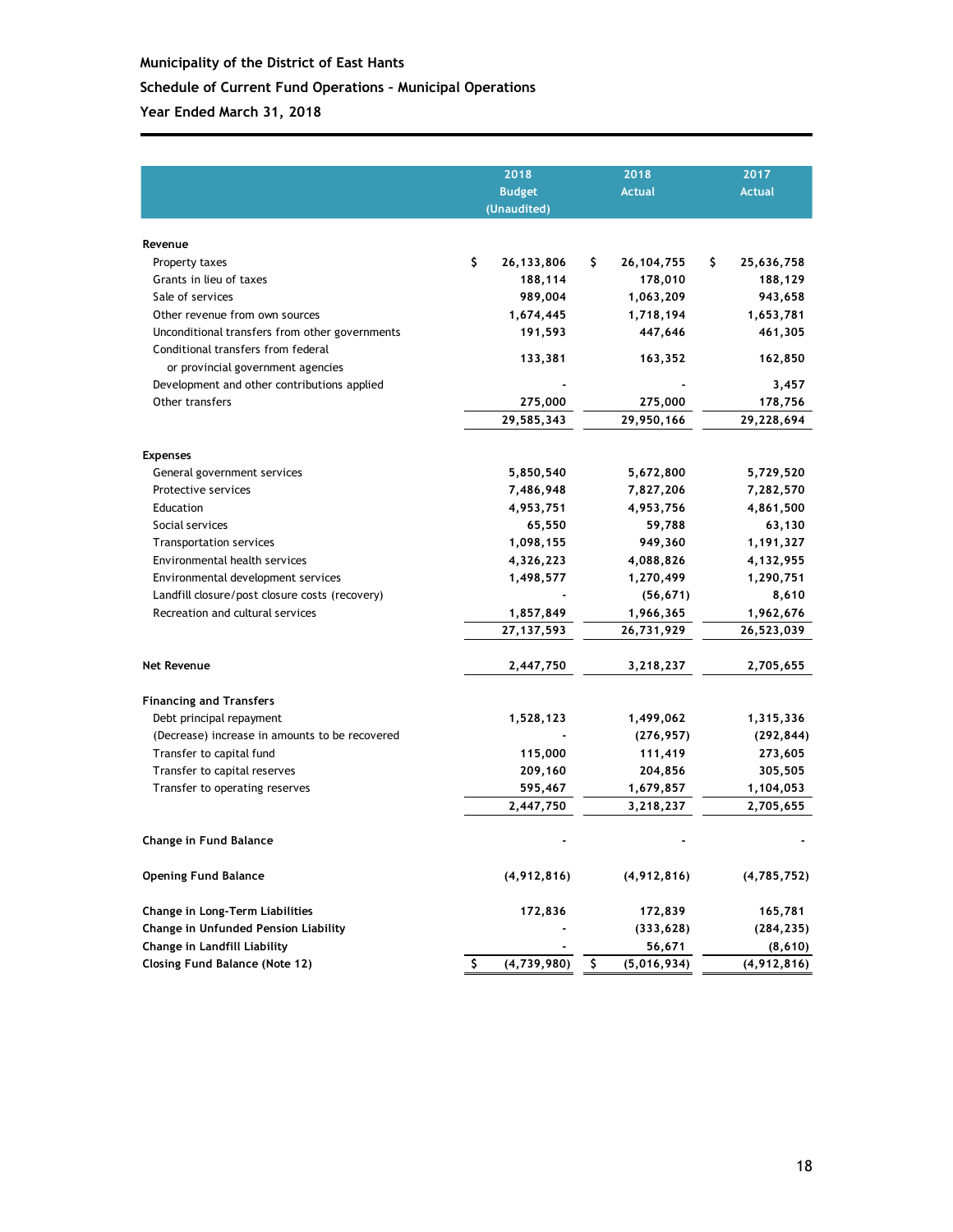# **Schedule of Financial Position – Municipal Operations**

|                                          |    | 2018          | 2017 |               |  |
|------------------------------------------|----|---------------|------|---------------|--|
| <b>FINANCIAL ASSETS</b>                  |    |               |      |               |  |
| Cash                                     | \$ | 3,958,221     | \$   | 4,243,691     |  |
| Taxes and rates receivable               |    | 1,876,063     |      | 1,932,070     |  |
| Accounts receivable                      |    | 1,085,973     |      | 1,009,611     |  |
|                                          |    | 6,920,257     |      | 7,185,372     |  |
| <b>LIABILITIES</b>                       |    |               |      |               |  |
| Accounts payable and accrued liabilities |    | 1,670,934     |      | 1,591,805     |  |
| Deferred revenue - general               |    | 1,495,995     |      | 1,501,492     |  |
| Deferred revenue - obligatory reserve    |    | 3,553,916     |      | 3,660,644     |  |
| Employee benefits and other obligations  |    | 1,621,968     |      | 1,264,565     |  |
| Tax sale surplus                         |    | 337,122       |      | 377,356       |  |
| Long term liabilities                    |    | 3,746,154     |      | 3,948,043     |  |
|                                          |    | 12,426,089    |      | 12,343,905    |  |
| <b>NET DEBT</b>                          |    | (5, 505, 832) |      | (5, 158, 533) |  |
| <b>NON FINANCIAL ASSETS</b>              |    |               |      |               |  |
| Inventory and prepaid expenses           |    | 488,898       |      | 245,717       |  |
| <b>ACCUMULATED SURPLUS</b>               | Ŝ  | (5,016,934)   | \$   | (4,912,816)   |  |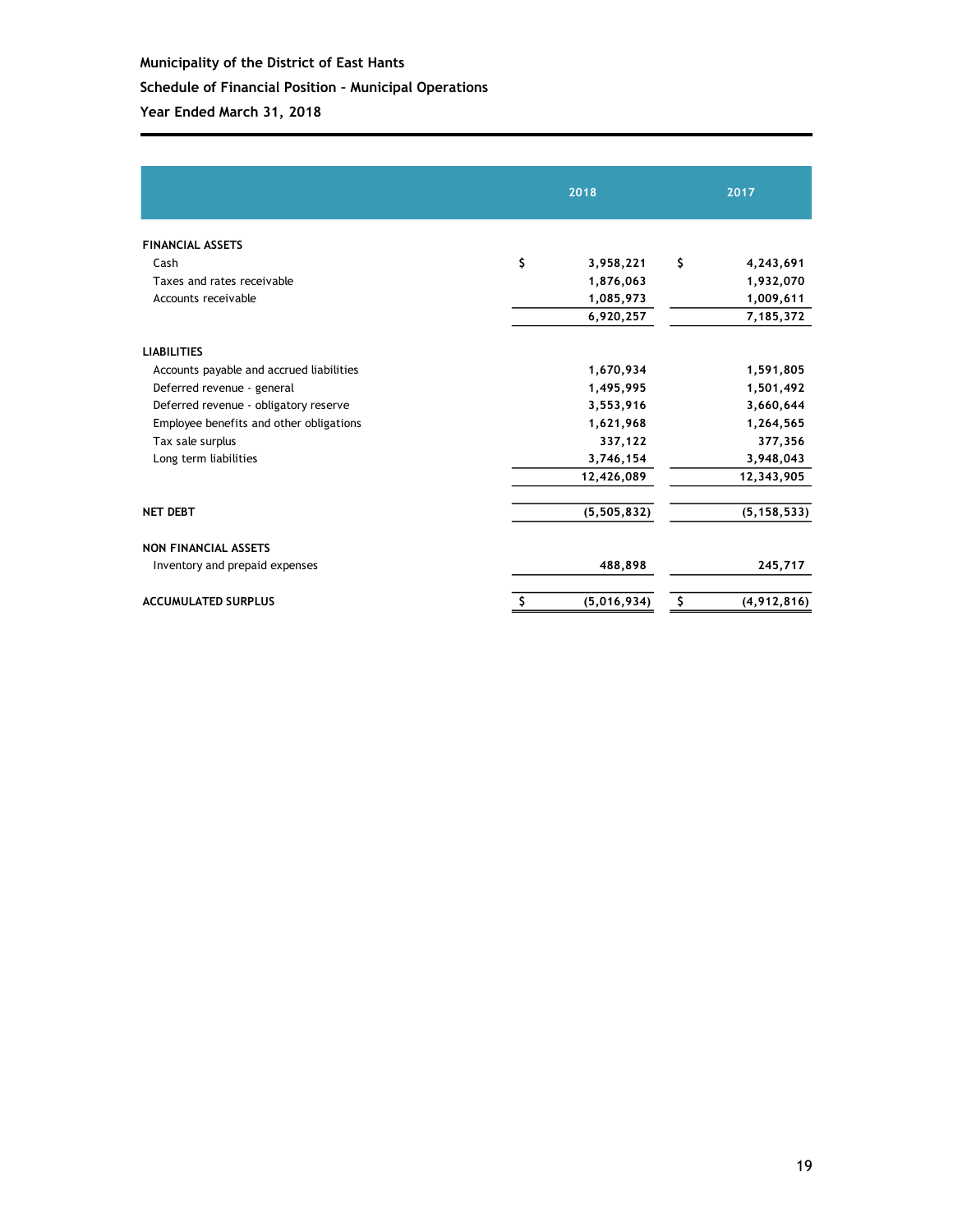|                                        |     | 2018<br><b>Budget</b><br>(Unaudited) |     | 2018<br><b>Actual</b> | 2017<br><b>Actual</b> |            |  |
|----------------------------------------|-----|--------------------------------------|-----|-----------------------|-----------------------|------------|--|
| Revenue                                | \$. | 2,373,947                            | \$. | 2,360,398             | \$.                   | 2,323,428  |  |
| <b>Expenses</b>                        |     |                                      |     |                       |                       |            |  |
| Operating                              |     | 2,038,615                            |     | 1,490,597             |                       | 1,617,908  |  |
| Interest on debt                       |     | 208,128                              |     | 208,127               |                       | 218,082    |  |
| Amortization expense                   |     | 363,896                              |     | 356,023               |                       | 354,329    |  |
|                                        |     | 2,610,639                            |     | 2,054,747             |                       | 2,190,319  |  |
| <b>Net Revenue</b>                     |     | (236, 692)                           |     | 305,651               |                       | 133,109    |  |
| <b>Transfers and Financing</b>         |     |                                      |     |                       |                       |            |  |
| Principal debt payment                 |     | 220,424                              |     | 220,424               |                       | 212,114    |  |
| Transfer from Obligatory Water Reserve |     | (425,000)                            |     |                       |                       | (105, 295) |  |
| Transfer to capital                    |     | 30,500                               |     | 30,742                |                       |            |  |
|                                        |     | (174, 076)                           |     | 251,166               |                       | 106,819    |  |
| Change in Fund Balance                 |     | (62, 616)                            |     | 54,485                |                       | 26,290     |  |
| <b>Opening Fund Balance</b>            |     | 882,200                              |     | 908,490               |                       | 882,200    |  |
| <b>Closing Fund Balance</b>            | \$  | 819,584                              | \$  | 962,975               | \$                    | 908,490    |  |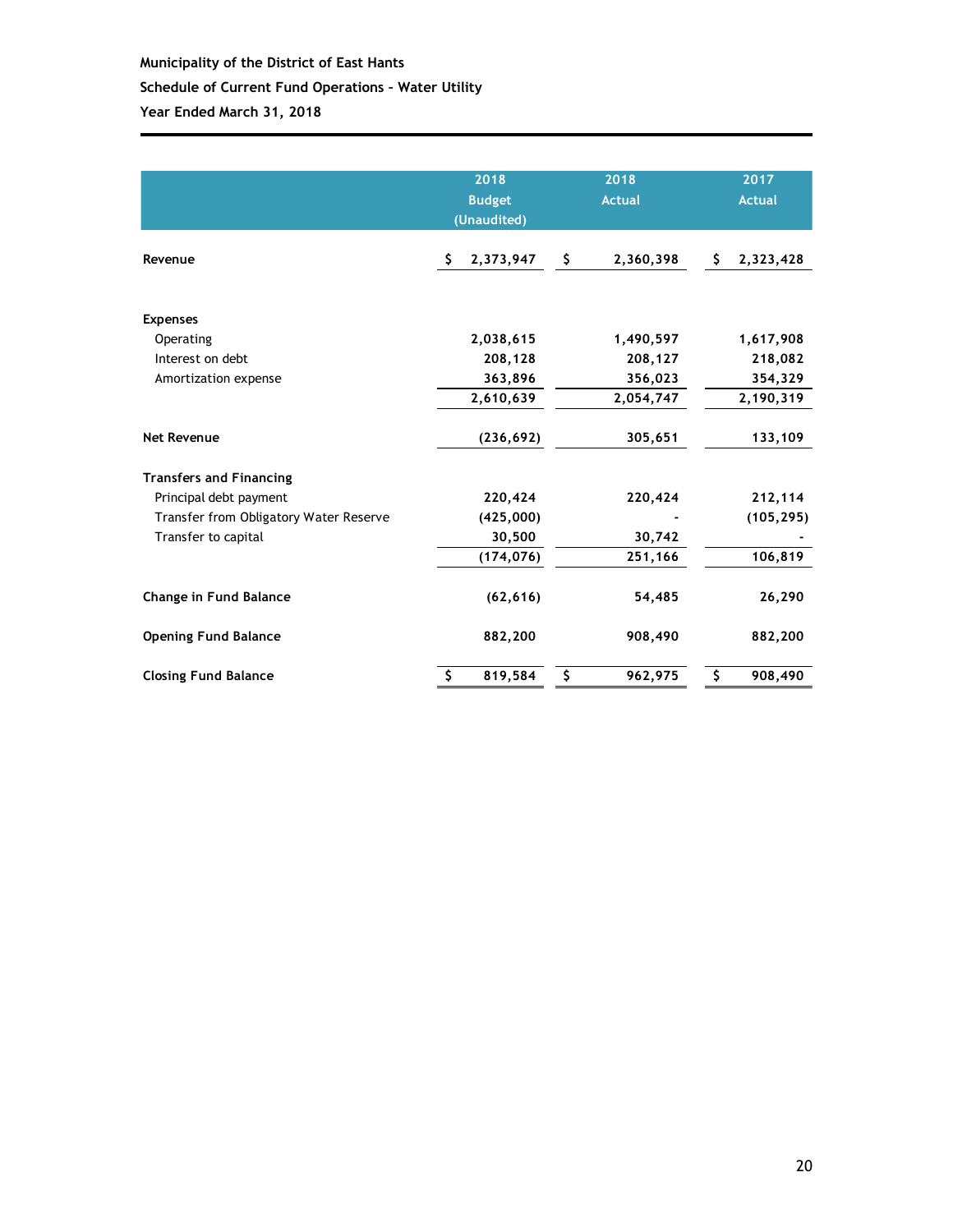# **Municipality of the District of East Hants Schedule of Financial Position – Water Utility**

|                                          | 2018          |    |           |  |
|------------------------------------------|---------------|----|-----------|--|
| <b>FINANCIAL ASSETS</b>                  |               |    |           |  |
| Cash                                     | \$<br>381,910 | \$ | 394,028   |  |
| Water rates receivable                   | 630,313       |    | 587,527   |  |
| Accounts receivable                      | 25,974        |    | 36,540    |  |
|                                          | 1,038,197     |    | 1,018,095 |  |
| <b>LIABILITIES</b>                       |               |    |           |  |
| Accounts payable and accrued liabilities | 50,492        |    | 88,815    |  |
| Deferred revenue - general               | 40,071        |    | 35,447    |  |
|                                          | 90,563        |    | 124,262   |  |
| <b>NET ASSETS</b>                        | 947,634       |    | 893,833   |  |
| <b>NON FINANCIAL ASSETS</b>              |               |    |           |  |
| Inventory and prepaid expenses           | 15,341        |    | 14,657    |  |
| <b>ACCUMULATED SURPLUS</b>               | \$<br>962,975 | \$ | 908,490   |  |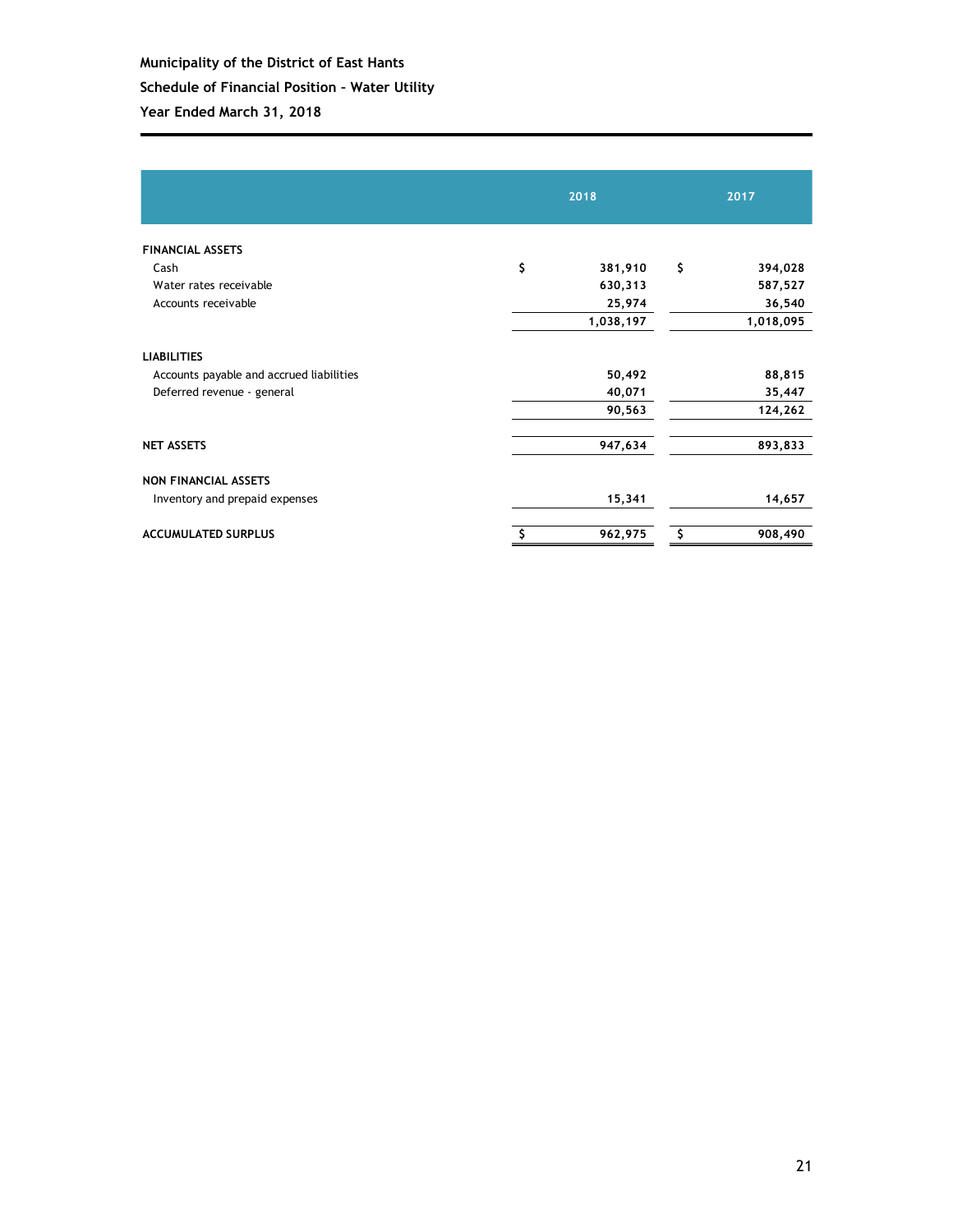# **Schedule of Capital Fund Operations – Municipal Operations**

|                                                | 2018            | 2017          |
|------------------------------------------------|-----------------|---------------|
|                                                | <b>Actual</b>   | <b>Actual</b> |
|                                                |                 |               |
| Revenue                                        |                 |               |
| Government grants                              | Š.<br>2,541,136 | \$<br>229,293 |
| Development and other contributions applied    | 454,178         | 394,841       |
|                                                | 2,995,314       | 624,134       |
|                                                |                 |               |
| <b>Expenses</b><br>General government services | (425, 442)      | 275,572       |
| Protective services                            | 25,823          | 62,394        |
| <b>Transportation services</b>                 | 1,037,755       | 1,032,140     |
| Environmental health services                  | 858,877         | 795,468       |
| Environmental development services             | (45, 094)       | (293, 632)    |
| Recreation and cultural services               | 94,333          | 49,291        |
|                                                | 1,546,252       | 1,921,233     |
| <b>Net</b>                                     | 1,449,062       | (1, 297, 099) |
| <b>Financing and Transfers</b>                 |                 |               |
| Principal payments                             | (1, 546, 648)   | (1, 361, 669) |
| Transfers from reserves                        | (705, 063)      | (460, 261)    |
| Transfers from operations                      | (142, 161)      | (273, 605)    |
|                                                | (2, 393, 872)   | (2,095,535)   |
| <b>Change in Fund Balance</b>                  | 3,842,934       | 798,436       |
| <b>Opening Fund Balance</b>                    | 53,516,127      | 52,717,691    |
| <b>Closing Fund Balance (Note 12)</b>          | \$57,359,061    | \$53,516,127  |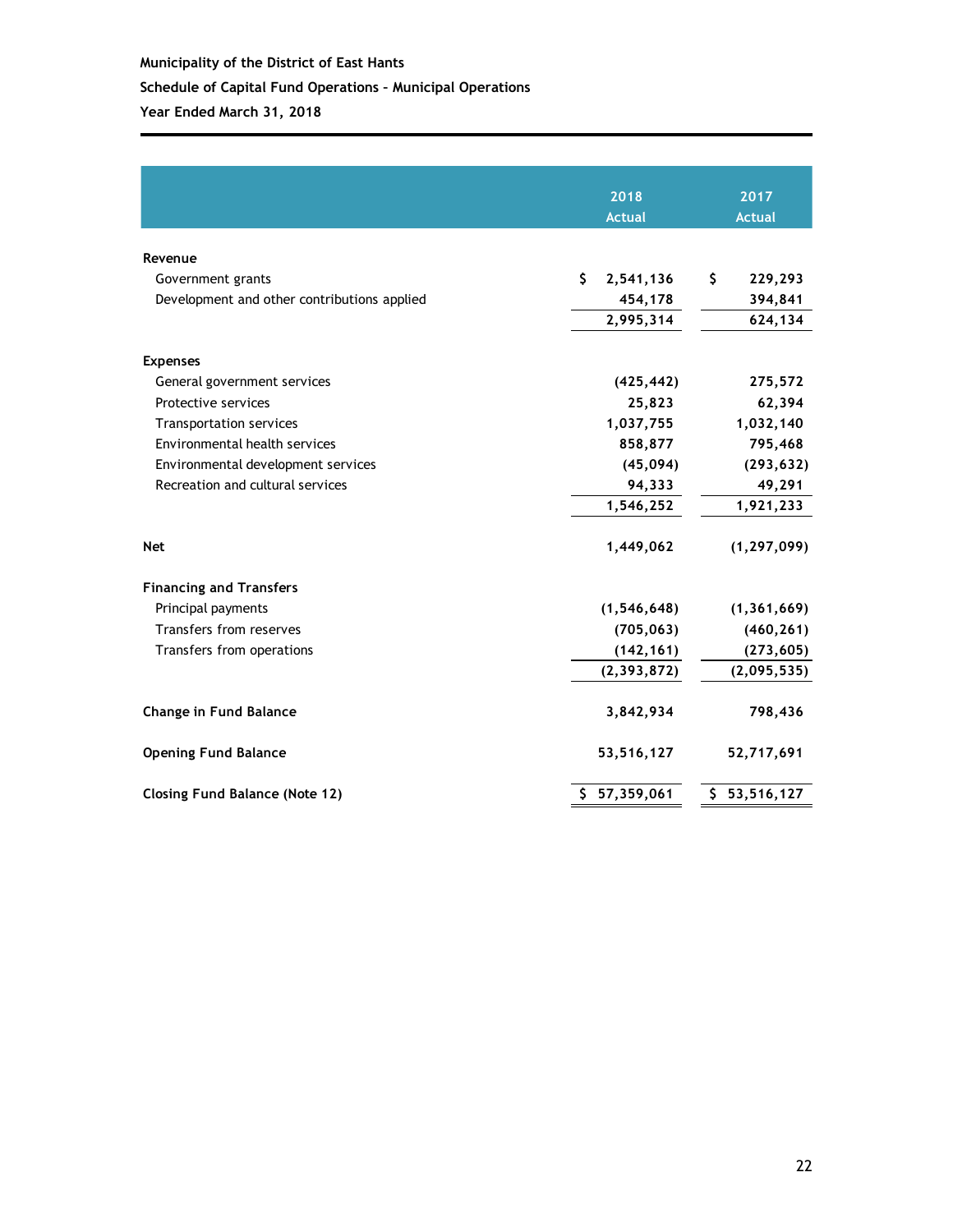# **Schedule of Financial Position – Municipal Capital Fund**

|                                          | 2018           | 2017             |  |  |
|------------------------------------------|----------------|------------------|--|--|
| <b>FINANCIAL ASSETS</b>                  |                |                  |  |  |
| Cash                                     | \$<br>153,086  | \$               |  |  |
| Accounts receivable                      | 389,293        | 129,556          |  |  |
|                                          | 542,379        | 129,556          |  |  |
| <b>LIABILITIES</b>                       |                |                  |  |  |
| <b>Bank Indebtedness</b>                 |                | 288,137          |  |  |
| Accounts payable and accrued liabilities | 864,687        | 157,632          |  |  |
| Deferred revenue - general               | 18,169         | 11,246           |  |  |
| Net long term liabilities                | 20,984,322     | 22,530,967       |  |  |
|                                          | 21,867,178     | 22,987,982       |  |  |
| <b>NET DEBT</b>                          | (21, 324, 799) | (22, 858, 426)   |  |  |
| <b>NON FINANCIAL ASSETS</b>              |                |                  |  |  |
| Tangible capital assets                  | 72,276,659     | 75,098,580       |  |  |
| Work in progress                         | 6,407,201      | 1,275,973        |  |  |
|                                          | 78,683,860     | 76,374,553       |  |  |
| <b>ACCUMULATED SURPLUS</b>               | 57,359,061     | \$<br>53,516,127 |  |  |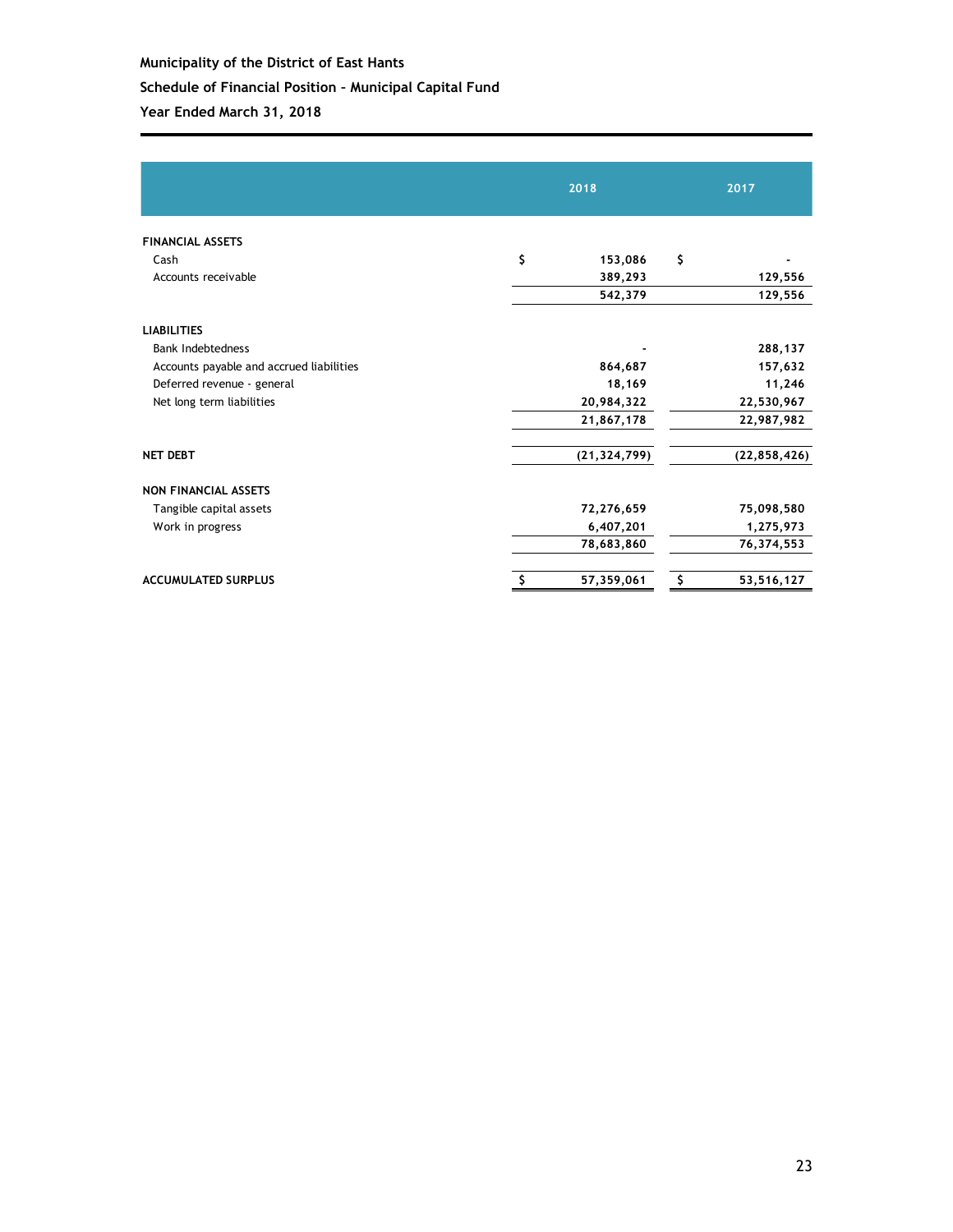# **Municipality of the District of East Hants Schedule of Reserve Operations**

| 2017<br>2018<br><b>Actual</b><br><b>Actual</b><br>Revenue<br>\$<br>272,281<br>\$<br>156,231<br>Investment income<br>783,553<br>Government grants<br>847,111<br>1,119,392<br>939,784<br>Net Transfers From/To Other Funds<br><b>Transfers from Current Fund</b><br>(1,884,713)<br>(1,409,558)<br><b>Transfers to Capital Fund</b><br>705,063<br>460,261<br>(1, 179, 650)<br>(949, 297)<br>2,299,042<br>Net Change in Reserve Funds<br>1,889,080<br><b>Opening Reserve Fund Balance</b><br>19,111,974<br>17,222,894<br>\$<br>\$<br>Closing Reserve Fund Balance (Note 12)<br>21,411,016<br>19,111,974<br>Analyzed as follows:<br>Reserves set aside for specific purposes<br>\$<br><b>Operating Contingencies/Surplus</b><br>3,660,824<br>3,308,689<br>Ş<br>Solid Waste Diversion Operations<br>13,445<br><b>General Government</b><br>2,137,401<br>942,871<br>Solid Waste Management Facilities/Equipment<br>2,019,032<br>1,589,613<br>Office Equipment<br>281,982<br>272,019<br>Computer Hardware/Software<br>380,452<br>298,908<br>Pool Building and Equipment<br>240,873<br>446,841<br>Transportation and Equipment<br>1,191,840<br>1,040,046<br>Recreation and Open Space<br>73,946<br>71,351<br>217,628<br>194,899<br><b>Emergency Measures</b><br>Passenger Vehicles<br>178,896<br>156,702<br><b>Gas Tax Excess</b><br>2,575,595<br>1,823,067<br><b>Resource Center</b><br>182,100<br>160,000<br>Business Park Land Development (fr Sales)<br>1,375,213<br>1,087,553<br>Landfill Closure/Post Closure Costs<br>285,236<br>228,565<br><b>District Beautification Funds</b><br>18,287<br>12,106<br><b>Emergency Grant Fund-Fire Departments</b><br>311,364<br>541,943<br>Tourism Grant Fund/Capital<br>142,891<br>127,113<br>167,987<br>151,040<br>Economic Development Operations<br>District Recreation Grant Fund<br>271,453<br>263,917<br>Tourism Economic Development Fund<br>126,834<br>120,000<br>Rural Economic Development Fund<br>237,787<br>207,787<br><b>CSR Contingencies</b><br>1,662,009<br>1,588,482<br><b>Lights Communities</b><br>144,964<br>146,126<br>Lights Other Surplus<br>141,667<br>128,335<br>Corridor Fire Protection System<br>1,230,873<br>116,654<br>Sportsplex<br>67,889<br>Sewer System<br>236,080<br>119,056<br>Sidewalks Excess Debenture/Operations<br>474,117<br>286,890<br>East Hants Water system<br>2,614,575<br>2,429,177 |    |            |    |            |
|-----------------------------------------------------------------------------------------------------------------------------------------------------------------------------------------------------------------------------------------------------------------------------------------------------------------------------------------------------------------------------------------------------------------------------------------------------------------------------------------------------------------------------------------------------------------------------------------------------------------------------------------------------------------------------------------------------------------------------------------------------------------------------------------------------------------------------------------------------------------------------------------------------------------------------------------------------------------------------------------------------------------------------------------------------------------------------------------------------------------------------------------------------------------------------------------------------------------------------------------------------------------------------------------------------------------------------------------------------------------------------------------------------------------------------------------------------------------------------------------------------------------------------------------------------------------------------------------------------------------------------------------------------------------------------------------------------------------------------------------------------------------------------------------------------------------------------------------------------------------------------------------------------------------------------------------------------------------------------------------------------------------------------------------------------------------------------------------------------------------------------------------------------------------------------------------------------------------------------------------------------------------------------------------------------------------------------------------------------------------------|----|------------|----|------------|
|                                                                                                                                                                                                                                                                                                                                                                                                                                                                                                                                                                                                                                                                                                                                                                                                                                                                                                                                                                                                                                                                                                                                                                                                                                                                                                                                                                                                                                                                                                                                                                                                                                                                                                                                                                                                                                                                                                                                                                                                                                                                                                                                                                                                                                                                                                                                                                       |    |            |    |            |
|                                                                                                                                                                                                                                                                                                                                                                                                                                                                                                                                                                                                                                                                                                                                                                                                                                                                                                                                                                                                                                                                                                                                                                                                                                                                                                                                                                                                                                                                                                                                                                                                                                                                                                                                                                                                                                                                                                                                                                                                                                                                                                                                                                                                                                                                                                                                                                       |    |            |    |            |
|                                                                                                                                                                                                                                                                                                                                                                                                                                                                                                                                                                                                                                                                                                                                                                                                                                                                                                                                                                                                                                                                                                                                                                                                                                                                                                                                                                                                                                                                                                                                                                                                                                                                                                                                                                                                                                                                                                                                                                                                                                                                                                                                                                                                                                                                                                                                                                       |    |            |    |            |
|                                                                                                                                                                                                                                                                                                                                                                                                                                                                                                                                                                                                                                                                                                                                                                                                                                                                                                                                                                                                                                                                                                                                                                                                                                                                                                                                                                                                                                                                                                                                                                                                                                                                                                                                                                                                                                                                                                                                                                                                                                                                                                                                                                                                                                                                                                                                                                       |    |            |    |            |
|                                                                                                                                                                                                                                                                                                                                                                                                                                                                                                                                                                                                                                                                                                                                                                                                                                                                                                                                                                                                                                                                                                                                                                                                                                                                                                                                                                                                                                                                                                                                                                                                                                                                                                                                                                                                                                                                                                                                                                                                                                                                                                                                                                                                                                                                                                                                                                       |    |            |    |            |
|                                                                                                                                                                                                                                                                                                                                                                                                                                                                                                                                                                                                                                                                                                                                                                                                                                                                                                                                                                                                                                                                                                                                                                                                                                                                                                                                                                                                                                                                                                                                                                                                                                                                                                                                                                                                                                                                                                                                                                                                                                                                                                                                                                                                                                                                                                                                                                       |    |            |    |            |
|                                                                                                                                                                                                                                                                                                                                                                                                                                                                                                                                                                                                                                                                                                                                                                                                                                                                                                                                                                                                                                                                                                                                                                                                                                                                                                                                                                                                                                                                                                                                                                                                                                                                                                                                                                                                                                                                                                                                                                                                                                                                                                                                                                                                                                                                                                                                                                       |    |            |    |            |
|                                                                                                                                                                                                                                                                                                                                                                                                                                                                                                                                                                                                                                                                                                                                                                                                                                                                                                                                                                                                                                                                                                                                                                                                                                                                                                                                                                                                                                                                                                                                                                                                                                                                                                                                                                                                                                                                                                                                                                                                                                                                                                                                                                                                                                                                                                                                                                       |    |            |    |            |
|                                                                                                                                                                                                                                                                                                                                                                                                                                                                                                                                                                                                                                                                                                                                                                                                                                                                                                                                                                                                                                                                                                                                                                                                                                                                                                                                                                                                                                                                                                                                                                                                                                                                                                                                                                                                                                                                                                                                                                                                                                                                                                                                                                                                                                                                                                                                                                       |    |            |    |            |
|                                                                                                                                                                                                                                                                                                                                                                                                                                                                                                                                                                                                                                                                                                                                                                                                                                                                                                                                                                                                                                                                                                                                                                                                                                                                                                                                                                                                                                                                                                                                                                                                                                                                                                                                                                                                                                                                                                                                                                                                                                                                                                                                                                                                                                                                                                                                                                       |    |            |    |            |
|                                                                                                                                                                                                                                                                                                                                                                                                                                                                                                                                                                                                                                                                                                                                                                                                                                                                                                                                                                                                                                                                                                                                                                                                                                                                                                                                                                                                                                                                                                                                                                                                                                                                                                                                                                                                                                                                                                                                                                                                                                                                                                                                                                                                                                                                                                                                                                       |    |            |    |            |
|                                                                                                                                                                                                                                                                                                                                                                                                                                                                                                                                                                                                                                                                                                                                                                                                                                                                                                                                                                                                                                                                                                                                                                                                                                                                                                                                                                                                                                                                                                                                                                                                                                                                                                                                                                                                                                                                                                                                                                                                                                                                                                                                                                                                                                                                                                                                                                       |    |            |    |            |
|                                                                                                                                                                                                                                                                                                                                                                                                                                                                                                                                                                                                                                                                                                                                                                                                                                                                                                                                                                                                                                                                                                                                                                                                                                                                                                                                                                                                                                                                                                                                                                                                                                                                                                                                                                                                                                                                                                                                                                                                                                                                                                                                                                                                                                                                                                                                                                       |    |            |    |            |
|                                                                                                                                                                                                                                                                                                                                                                                                                                                                                                                                                                                                                                                                                                                                                                                                                                                                                                                                                                                                                                                                                                                                                                                                                                                                                                                                                                                                                                                                                                                                                                                                                                                                                                                                                                                                                                                                                                                                                                                                                                                                                                                                                                                                                                                                                                                                                                       |    |            |    |            |
|                                                                                                                                                                                                                                                                                                                                                                                                                                                                                                                                                                                                                                                                                                                                                                                                                                                                                                                                                                                                                                                                                                                                                                                                                                                                                                                                                                                                                                                                                                                                                                                                                                                                                                                                                                                                                                                                                                                                                                                                                                                                                                                                                                                                                                                                                                                                                                       |    |            |    |            |
|                                                                                                                                                                                                                                                                                                                                                                                                                                                                                                                                                                                                                                                                                                                                                                                                                                                                                                                                                                                                                                                                                                                                                                                                                                                                                                                                                                                                                                                                                                                                                                                                                                                                                                                                                                                                                                                                                                                                                                                                                                                                                                                                                                                                                                                                                                                                                                       |    |            |    |            |
|                                                                                                                                                                                                                                                                                                                                                                                                                                                                                                                                                                                                                                                                                                                                                                                                                                                                                                                                                                                                                                                                                                                                                                                                                                                                                                                                                                                                                                                                                                                                                                                                                                                                                                                                                                                                                                                                                                                                                                                                                                                                                                                                                                                                                                                                                                                                                                       |    |            |    |            |
|                                                                                                                                                                                                                                                                                                                                                                                                                                                                                                                                                                                                                                                                                                                                                                                                                                                                                                                                                                                                                                                                                                                                                                                                                                                                                                                                                                                                                                                                                                                                                                                                                                                                                                                                                                                                                                                                                                                                                                                                                                                                                                                                                                                                                                                                                                                                                                       |    |            |    |            |
|                                                                                                                                                                                                                                                                                                                                                                                                                                                                                                                                                                                                                                                                                                                                                                                                                                                                                                                                                                                                                                                                                                                                                                                                                                                                                                                                                                                                                                                                                                                                                                                                                                                                                                                                                                                                                                                                                                                                                                                                                                                                                                                                                                                                                                                                                                                                                                       |    |            |    |            |
|                                                                                                                                                                                                                                                                                                                                                                                                                                                                                                                                                                                                                                                                                                                                                                                                                                                                                                                                                                                                                                                                                                                                                                                                                                                                                                                                                                                                                                                                                                                                                                                                                                                                                                                                                                                                                                                                                                                                                                                                                                                                                                                                                                                                                                                                                                                                                                       |    |            |    |            |
|                                                                                                                                                                                                                                                                                                                                                                                                                                                                                                                                                                                                                                                                                                                                                                                                                                                                                                                                                                                                                                                                                                                                                                                                                                                                                                                                                                                                                                                                                                                                                                                                                                                                                                                                                                                                                                                                                                                                                                                                                                                                                                                                                                                                                                                                                                                                                                       |    |            |    |            |
|                                                                                                                                                                                                                                                                                                                                                                                                                                                                                                                                                                                                                                                                                                                                                                                                                                                                                                                                                                                                                                                                                                                                                                                                                                                                                                                                                                                                                                                                                                                                                                                                                                                                                                                                                                                                                                                                                                                                                                                                                                                                                                                                                                                                                                                                                                                                                                       |    |            |    |            |
|                                                                                                                                                                                                                                                                                                                                                                                                                                                                                                                                                                                                                                                                                                                                                                                                                                                                                                                                                                                                                                                                                                                                                                                                                                                                                                                                                                                                                                                                                                                                                                                                                                                                                                                                                                                                                                                                                                                                                                                                                                                                                                                                                                                                                                                                                                                                                                       |    |            |    |            |
|                                                                                                                                                                                                                                                                                                                                                                                                                                                                                                                                                                                                                                                                                                                                                                                                                                                                                                                                                                                                                                                                                                                                                                                                                                                                                                                                                                                                                                                                                                                                                                                                                                                                                                                                                                                                                                                                                                                                                                                                                                                                                                                                                                                                                                                                                                                                                                       |    |            |    |            |
|                                                                                                                                                                                                                                                                                                                                                                                                                                                                                                                                                                                                                                                                                                                                                                                                                                                                                                                                                                                                                                                                                                                                                                                                                                                                                                                                                                                                                                                                                                                                                                                                                                                                                                                                                                                                                                                                                                                                                                                                                                                                                                                                                                                                                                                                                                                                                                       |    |            |    |            |
|                                                                                                                                                                                                                                                                                                                                                                                                                                                                                                                                                                                                                                                                                                                                                                                                                                                                                                                                                                                                                                                                                                                                                                                                                                                                                                                                                                                                                                                                                                                                                                                                                                                                                                                                                                                                                                                                                                                                                                                                                                                                                                                                                                                                                                                                                                                                                                       |    |            |    |            |
|                                                                                                                                                                                                                                                                                                                                                                                                                                                                                                                                                                                                                                                                                                                                                                                                                                                                                                                                                                                                                                                                                                                                                                                                                                                                                                                                                                                                                                                                                                                                                                                                                                                                                                                                                                                                                                                                                                                                                                                                                                                                                                                                                                                                                                                                                                                                                                       |    |            |    |            |
|                                                                                                                                                                                                                                                                                                                                                                                                                                                                                                                                                                                                                                                                                                                                                                                                                                                                                                                                                                                                                                                                                                                                                                                                                                                                                                                                                                                                                                                                                                                                                                                                                                                                                                                                                                                                                                                                                                                                                                                                                                                                                                                                                                                                                                                                                                                                                                       |    |            |    |            |
|                                                                                                                                                                                                                                                                                                                                                                                                                                                                                                                                                                                                                                                                                                                                                                                                                                                                                                                                                                                                                                                                                                                                                                                                                                                                                                                                                                                                                                                                                                                                                                                                                                                                                                                                                                                                                                                                                                                                                                                                                                                                                                                                                                                                                                                                                                                                                                       |    |            |    |            |
|                                                                                                                                                                                                                                                                                                                                                                                                                                                                                                                                                                                                                                                                                                                                                                                                                                                                                                                                                                                                                                                                                                                                                                                                                                                                                                                                                                                                                                                                                                                                                                                                                                                                                                                                                                                                                                                                                                                                                                                                                                                                                                                                                                                                                                                                                                                                                                       |    |            |    |            |
|                                                                                                                                                                                                                                                                                                                                                                                                                                                                                                                                                                                                                                                                                                                                                                                                                                                                                                                                                                                                                                                                                                                                                                                                                                                                                                                                                                                                                                                                                                                                                                                                                                                                                                                                                                                                                                                                                                                                                                                                                                                                                                                                                                                                                                                                                                                                                                       |    |            |    |            |
|                                                                                                                                                                                                                                                                                                                                                                                                                                                                                                                                                                                                                                                                                                                                                                                                                                                                                                                                                                                                                                                                                                                                                                                                                                                                                                                                                                                                                                                                                                                                                                                                                                                                                                                                                                                                                                                                                                                                                                                                                                                                                                                                                                                                                                                                                                                                                                       |    |            |    |            |
|                                                                                                                                                                                                                                                                                                                                                                                                                                                                                                                                                                                                                                                                                                                                                                                                                                                                                                                                                                                                                                                                                                                                                                                                                                                                                                                                                                                                                                                                                                                                                                                                                                                                                                                                                                                                                                                                                                                                                                                                                                                                                                                                                                                                                                                                                                                                                                       |    |            |    |            |
|                                                                                                                                                                                                                                                                                                                                                                                                                                                                                                                                                                                                                                                                                                                                                                                                                                                                                                                                                                                                                                                                                                                                                                                                                                                                                                                                                                                                                                                                                                                                                                                                                                                                                                                                                                                                                                                                                                                                                                                                                                                                                                                                                                                                                                                                                                                                                                       |    |            |    |            |
|                                                                                                                                                                                                                                                                                                                                                                                                                                                                                                                                                                                                                                                                                                                                                                                                                                                                                                                                                                                                                                                                                                                                                                                                                                                                                                                                                                                                                                                                                                                                                                                                                                                                                                                                                                                                                                                                                                                                                                                                                                                                                                                                                                                                                                                                                                                                                                       |    |            |    |            |
|                                                                                                                                                                                                                                                                                                                                                                                                                                                                                                                                                                                                                                                                                                                                                                                                                                                                                                                                                                                                                                                                                                                                                                                                                                                                                                                                                                                                                                                                                                                                                                                                                                                                                                                                                                                                                                                                                                                                                                                                                                                                                                                                                                                                                                                                                                                                                                       |    |            |    |            |
|                                                                                                                                                                                                                                                                                                                                                                                                                                                                                                                                                                                                                                                                                                                                                                                                                                                                                                                                                                                                                                                                                                                                                                                                                                                                                                                                                                                                                                                                                                                                                                                                                                                                                                                                                                                                                                                                                                                                                                                                                                                                                                                                                                                                                                                                                                                                                                       |    |            |    |            |
|                                                                                                                                                                                                                                                                                                                                                                                                                                                                                                                                                                                                                                                                                                                                                                                                                                                                                                                                                                                                                                                                                                                                                                                                                                                                                                                                                                                                                                                                                                                                                                                                                                                                                                                                                                                                                                                                                                                                                                                                                                                                                                                                                                                                                                                                                                                                                                       |    |            |    |            |
|                                                                                                                                                                                                                                                                                                                                                                                                                                                                                                                                                                                                                                                                                                                                                                                                                                                                                                                                                                                                                                                                                                                                                                                                                                                                                                                                                                                                                                                                                                                                                                                                                                                                                                                                                                                                                                                                                                                                                                                                                                                                                                                                                                                                                                                                                                                                                                       |    |            |    |            |
|                                                                                                                                                                                                                                                                                                                                                                                                                                                                                                                                                                                                                                                                                                                                                                                                                                                                                                                                                                                                                                                                                                                                                                                                                                                                                                                                                                                                                                                                                                                                                                                                                                                                                                                                                                                                                                                                                                                                                                                                                                                                                                                                                                                                                                                                                                                                                                       |    |            |    |            |
|                                                                                                                                                                                                                                                                                                                                                                                                                                                                                                                                                                                                                                                                                                                                                                                                                                                                                                                                                                                                                                                                                                                                                                                                                                                                                                                                                                                                                                                                                                                                                                                                                                                                                                                                                                                                                                                                                                                                                                                                                                                                                                                                                                                                                                                                                                                                                                       |    |            |    |            |
|                                                                                                                                                                                                                                                                                                                                                                                                                                                                                                                                                                                                                                                                                                                                                                                                                                                                                                                                                                                                                                                                                                                                                                                                                                                                                                                                                                                                                                                                                                                                                                                                                                                                                                                                                                                                                                                                                                                                                                                                                                                                                                                                                                                                                                                                                                                                                                       |    |            |    |            |
|                                                                                                                                                                                                                                                                                                                                                                                                                                                                                                                                                                                                                                                                                                                                                                                                                                                                                                                                                                                                                                                                                                                                                                                                                                                                                                                                                                                                                                                                                                                                                                                                                                                                                                                                                                                                                                                                                                                                                                                                                                                                                                                                                                                                                                                                                                                                                                       |    |            |    |            |
|                                                                                                                                                                                                                                                                                                                                                                                                                                                                                                                                                                                                                                                                                                                                                                                                                                                                                                                                                                                                                                                                                                                                                                                                                                                                                                                                                                                                                                                                                                                                                                                                                                                                                                                                                                                                                                                                                                                                                                                                                                                                                                                                                                                                                                                                                                                                                                       |    |            |    |            |
|                                                                                                                                                                                                                                                                                                                                                                                                                                                                                                                                                                                                                                                                                                                                                                                                                                                                                                                                                                                                                                                                                                                                                                                                                                                                                                                                                                                                                                                                                                                                                                                                                                                                                                                                                                                                                                                                                                                                                                                                                                                                                                                                                                                                                                                                                                                                                                       |    |            |    |            |
|                                                                                                                                                                                                                                                                                                                                                                                                                                                                                                                                                                                                                                                                                                                                                                                                                                                                                                                                                                                                                                                                                                                                                                                                                                                                                                                                                                                                                                                                                                                                                                                                                                                                                                                                                                                                                                                                                                                                                                                                                                                                                                                                                                                                                                                                                                                                                                       |    |            |    |            |
|                                                                                                                                                                                                                                                                                                                                                                                                                                                                                                                                                                                                                                                                                                                                                                                                                                                                                                                                                                                                                                                                                                                                                                                                                                                                                                                                                                                                                                                                                                                                                                                                                                                                                                                                                                                                                                                                                                                                                                                                                                                                                                                                                                                                                                                                                                                                                                       |    |            |    |            |
|                                                                                                                                                                                                                                                                                                                                                                                                                                                                                                                                                                                                                                                                                                                                                                                                                                                                                                                                                                                                                                                                                                                                                                                                                                                                                                                                                                                                                                                                                                                                                                                                                                                                                                                                                                                                                                                                                                                                                                                                                                                                                                                                                                                                                                                                                                                                                                       | \$ | 21,411,016 | \$ | 19,111,974 |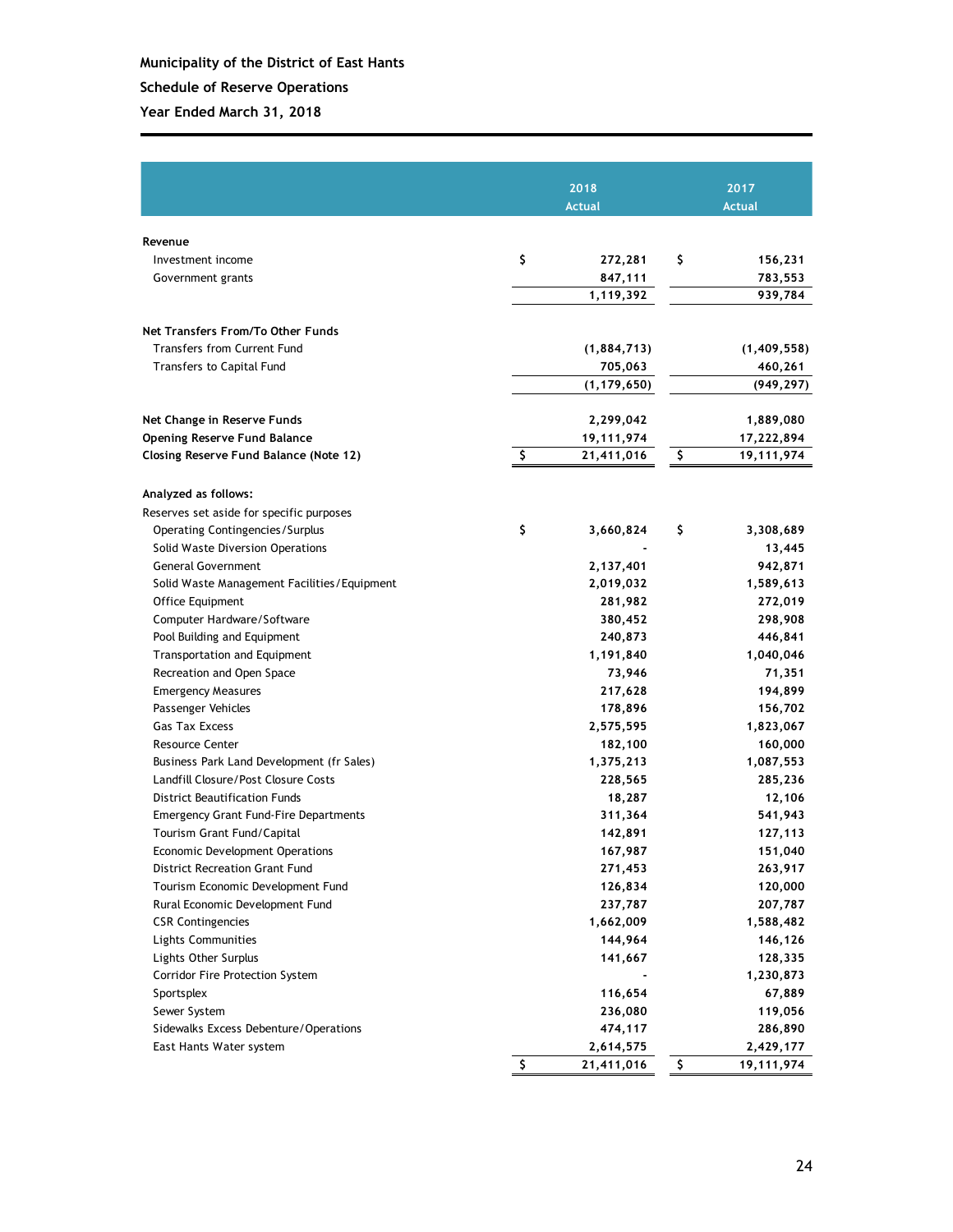# **Municipality of the District of East Hants Schedule of Financial Position – Reserves Fund Year Ended March 31, 2018**

| 2018       | 2017       |  |  |  |
|------------|------------|--|--|--|
|            |            |  |  |  |
|            |            |  |  |  |
| 21,411,016 | 19,111,974 |  |  |  |
| 21,411,016 | 19,111,974 |  |  |  |
| 21,411,016 | 19,111,974 |  |  |  |
|            |            |  |  |  |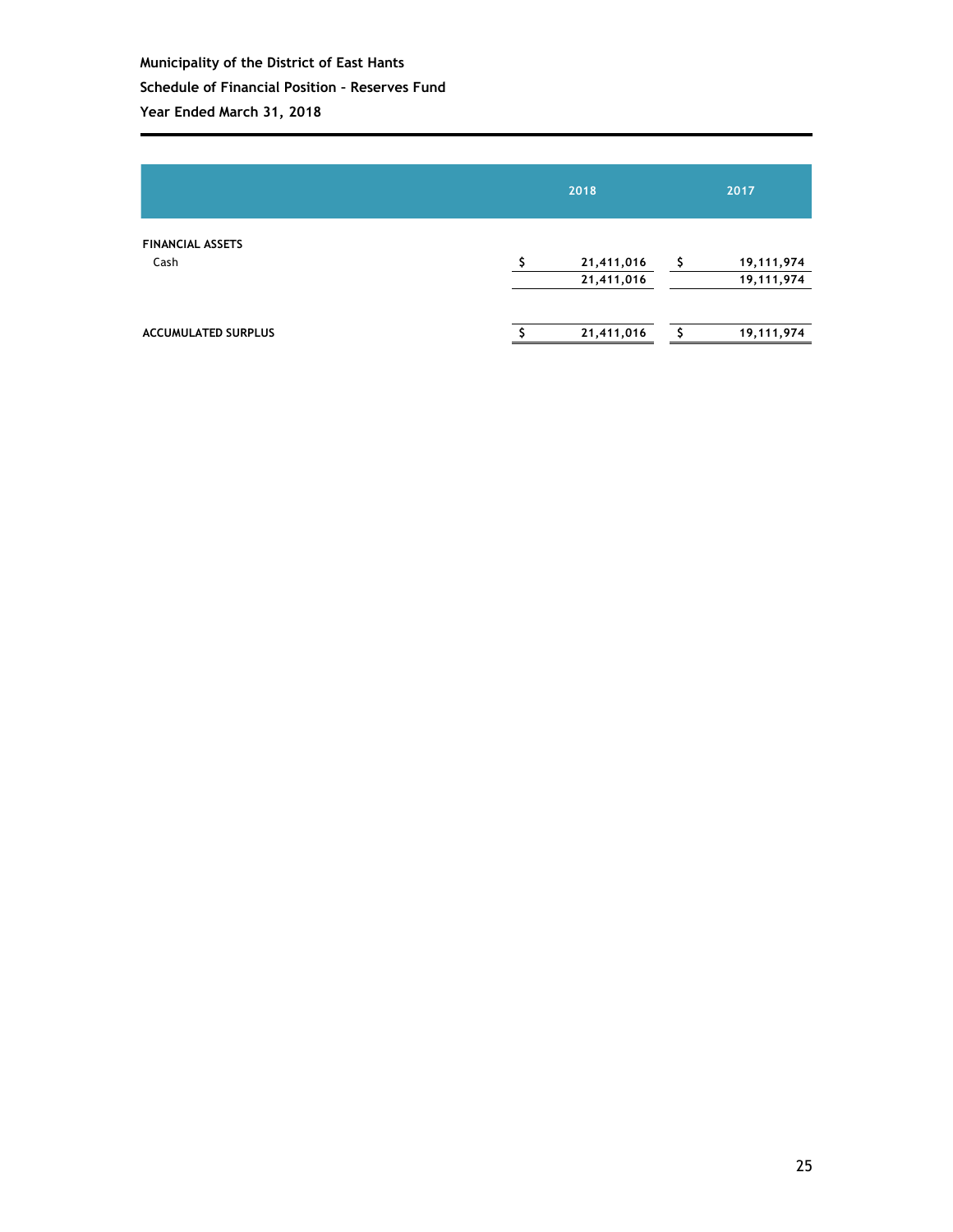#### **Reconciliation of the Financial Plan to the PSAS Budget**

|                                             | <b>Financial Plan</b><br>General | <b>Financial Plan</b><br><b>Utility</b> | <b>Amortization</b><br>(TCA) | <b>Financial Plan</b><br><b>Capital</b> | <b>Transfers</b><br><b>Reserves</b> | <b>Debt Charges</b><br><b>Principal</b> | <b>Elimination</b><br><b>Entries</b> | <b>PSAS</b><br><b>Budget</b> |
|---------------------------------------------|----------------------------------|-----------------------------------------|------------------------------|-----------------------------------------|-------------------------------------|-----------------------------------------|--------------------------------------|------------------------------|
| <b>REVENUE</b>                              |                                  |                                         |                              |                                         |                                     |                                         |                                      |                              |
| Taxes                                       | \$26,133,806                     | -S                                      | S                            | S                                       | Ś                                   | S                                       |                                      | 26, 133, 806<br>S            |
| Water utility                               |                                  | 2,373,947                               |                              |                                         |                                     |                                         | (508, 179)                           | 1,865,768                    |
| Grants in lieu of taxes                     | 188,114                          |                                         |                              |                                         |                                     |                                         |                                      | 188,114                      |
| Sale of services                            | 989,004                          |                                         |                              |                                         |                                     |                                         |                                      | 989,004                      |
| Other revenue from own sources              | 1,674,445                        |                                         |                              |                                         |                                     |                                         | (836, 503)                           | 837,942                      |
| Unconditional transfers from other          | 191,593                          |                                         |                              |                                         |                                     |                                         |                                      | 191,593                      |
| Conditional transfers from government       | 133,381                          |                                         |                              |                                         |                                     |                                         |                                      | 133,381                      |
| Government grants                           |                                  |                                         |                              | 3,388,247                               |                                     |                                         |                                      | 3,388,247                    |
| Development and other contributions applied |                                  | 425,000                                 |                              | 454,178                                 |                                     |                                         |                                      | 879,178                      |
| Other transfers                             | 275,000                          |                                         |                              |                                         |                                     |                                         | (275,000)                            |                              |
| Transfers from reserves (capital/operating) |                                  |                                         |                              |                                         |                                     |                                         |                                      |                              |
| Total revenue                               | 29,585,343                       | 2,798,947                               | $\overline{\phantom{a}}$     | 3,842,425                               | $\blacksquare$                      | $\sim$                                  | (1,619,682)                          | 34,607,033                   |
| <b>EXPENSES</b>                             |                                  |                                         |                              |                                         |                                     |                                         |                                      |                              |
| General government services                 | 5,850,540                        |                                         | 275,826                      |                                         |                                     |                                         | (500, 600)                           | 5,625,766                    |
| Protective services                         | 7,486,948                        |                                         | 28,119                       |                                         |                                     |                                         | (508, 179)                           | 7,006,888                    |
| <b>Education services</b>                   | 4,953,751                        |                                         |                              |                                         |                                     |                                         |                                      | 4,953,751                    |
| Social Services                             | 65,550                           |                                         |                              |                                         |                                     |                                         |                                      | 65,550                       |
| <b>Transportation services</b>              | 1,098,155                        |                                         | 1,037,755                    |                                         |                                     |                                         |                                      | 2,135,910                    |
| Environmental health services               | 4,326,223                        |                                         | 812,336                      |                                         |                                     |                                         | (380, 667)                           | 4,757,892                    |
| Water utility                               |                                  | 2,610,639                               |                              |                                         |                                     |                                         | (117, 732)                           | 2,492,907                    |
| Environmental development services          | 1,498,577                        |                                         | 171,119                      |                                         |                                     |                                         |                                      | 1,669,696                    |
| Landfill closure/post closure costs         |                                  |                                         |                              |                                         |                                     |                                         |                                      |                              |
| Recreation and cultural services            | 1,857,849                        |                                         | 94,333                       |                                         |                                     |                                         | (112, 504)                           | 1,839,678                    |
| Transfer to capital                         | 115,000                          | 30,500                                  |                              |                                         | (145, 500)                          |                                         |                                      |                              |
| Debt charges - principal payment            | 1,528,123                        | 220,424                                 |                              | (1, 546, 648)                           |                                     | (201, 899)                              |                                      |                              |
| Transfer to reserves (capital/operating)    | 804,627                          |                                         |                              |                                         | (804, 627)                          |                                         |                                      |                              |
| Total expenses                              | 29,585,343                       | 2,861,563                               | 2,419,488                    | (1, 546, 648)                           | (950, 127)                          | (201, 899)                              | (1,619,682)                          | 30,548,038                   |
| Surplus (Deficit)                           |                                  | \$<br>(62, 616)                         | \$ (2, 419, 488)             | 5,389,073                               | Ŝ.<br>950,127                       | 201,899                                 |                                      | \$4,058,995                  |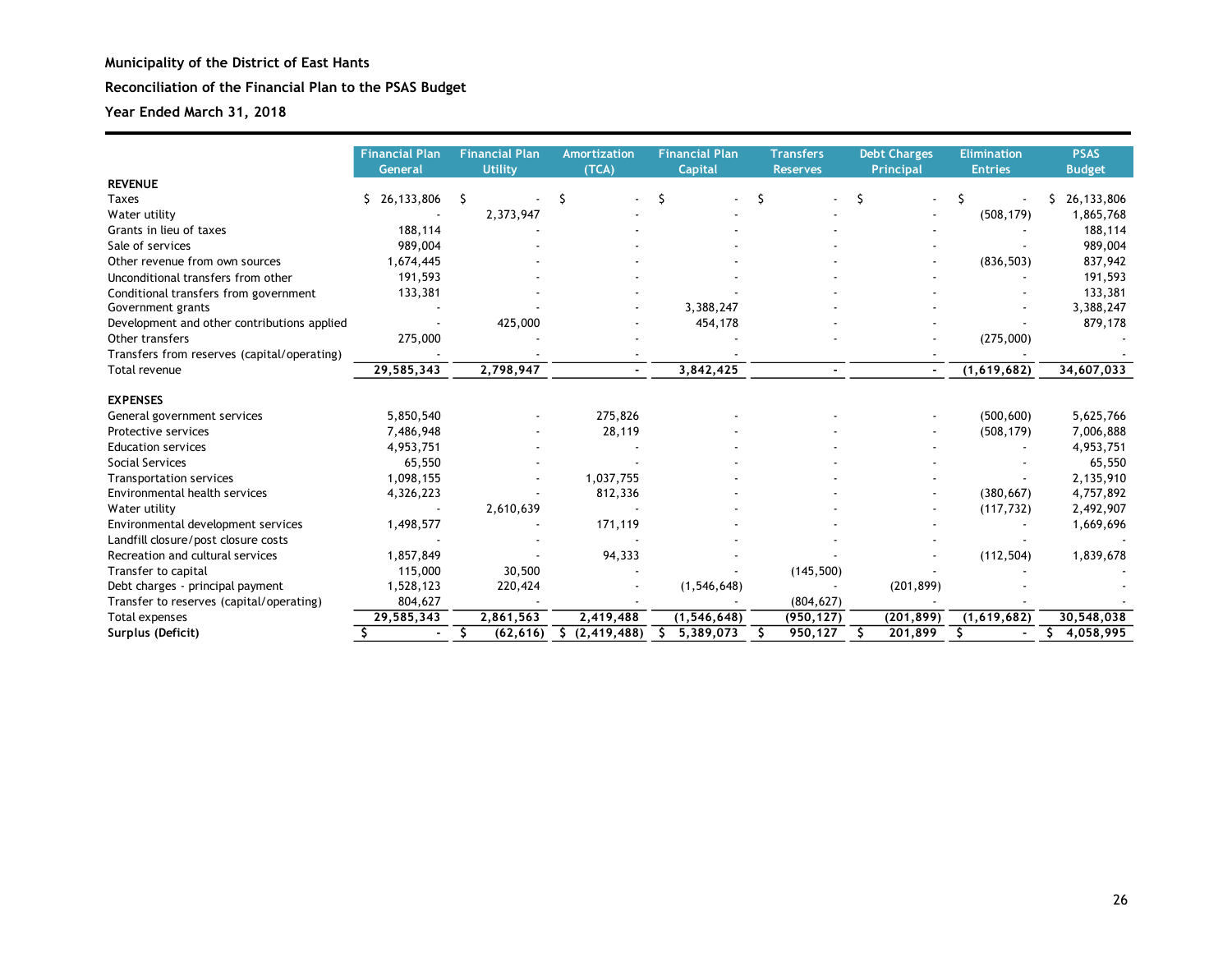#### **Consolidated Schedule of Operations by Function**

**Year Ended March 31, 2018**

|                                                             | *General<br>Government |    | Protective<br><b>Services</b> | <b>Transportation</b><br><b>Services</b> | Env. Health<br><b>Services</b> |           | Env. Developmnt<br><b>Services</b>                                                                                    |    | Other       |
|-------------------------------------------------------------|------------------------|----|-------------------------------|------------------------------------------|--------------------------------|-----------|-----------------------------------------------------------------------------------------------------------------------|----|-------------|
| <b>REVENUE</b>                                              |                        |    |                               |                                          |                                |           |                                                                                                                       |    |             |
| Property taxes                                              | \$20,900,629           |    | 2,556,833 \$                  | 84,156                                   | \$2,256,386                    | $\sim$ \$ |                                                                                                                       | \$ |             |
| Grants in lieu of taxes                                     | 166,853                |    |                               |                                          | 11,157                         |           |                                                                                                                       |    |             |
| Sale of services                                            | 322,099                |    |                               |                                          | 518,950                        |           | 14,610                                                                                                                |    |             |
| Other revenue from own sources                              | 1,247,946              |    | 117,419                       |                                          | 188,604                        |           | 88,342                                                                                                                |    | 272,280     |
| Unconditional transfers from other governments              | 111,049                |    |                               |                                          | 98,473                         |           |                                                                                                                       |    |             |
| Conditional transfers from federal or provincial government | 13,483                 |    |                               |                                          | 91,957                         |           | 7,517                                                                                                                 |    |             |
| Government grants                                           |                        |    |                               |                                          |                                |           |                                                                                                                       |    | 3,388,247   |
| Development and other contributions applied                 |                        |    |                               |                                          |                                |           |                                                                                                                       |    | 454,178     |
| Other transfers                                             |                        |    |                               |                                          | 275,000                        |           |                                                                                                                       |    |             |
| Water utility                                               |                        |    |                               |                                          |                                |           |                                                                                                                       |    |             |
| <b>Elimination Entries</b>                                  | (805, 879)             |    |                               |                                          | (275,000)                      |           |                                                                                                                       |    |             |
| Total revenue                                               | \$21,956,180           |    | \$2,674,252                   | 84,156                                   | \$3,165,527                    | S.        | 110,469                                                                                                               |    | \$4,114,705 |
| <b>EXPENSES</b>                                             |                        |    |                               |                                          |                                |           |                                                                                                                       |    |             |
| Salaries, wages and benefits                                | \$2,449,855            | -S | 303,697 \$                    | $\blacksquare$                           | \$1,096,245                    |           | $967,851$ \$                                                                                                          |    |             |
| Operating costs                                             | 2,947,001              |    | 7,489,127                     | 705,507                                  | 2,814,085                      |           | 174,002                                                                                                               |    | 5,013,544   |
| <b>Elimination Entries</b>                                  | (508, 689)             |    | (510, 359)                    |                                          | (361, 526)                     |           |                                                                                                                       |    |             |
| Amortization                                                | 275,826                |    | 28,119                        | 1,037,755                                | 812,336                        |           | 171,119                                                                                                               |    |             |
| Interest on long term debt                                  | 275,945                |    | 34,382                        | 243,854                                  | 121,824                        |           | 128,646                                                                                                               |    |             |
| Total expenses                                              | 5,439,938              |    | \$7,344,966                   | \$1,987,116                              | \$4,482,964                    |           | \$1,441,618                                                                                                           | S. | 5,013,544   |
| Net gain on sale of TCA                                     | 701,269                |    | 2,296                         |                                          |                                |           | 216,213                                                                                                               |    |             |
| Surplus (Deficit)                                           | \$16,516,242           |    |                               |                                          |                                |           | $\frac{1}{2}$ (4,670,714) $\frac{1}{2}$ (1,902,960) $\frac{1}{2}$ (1,317,437) $\frac{1}{2}$ (1,331,149) $\frac{1}{2}$ |    | (898, 839)  |

\* General government includes revenues and expenses that cannot be attributed to a particular sector.